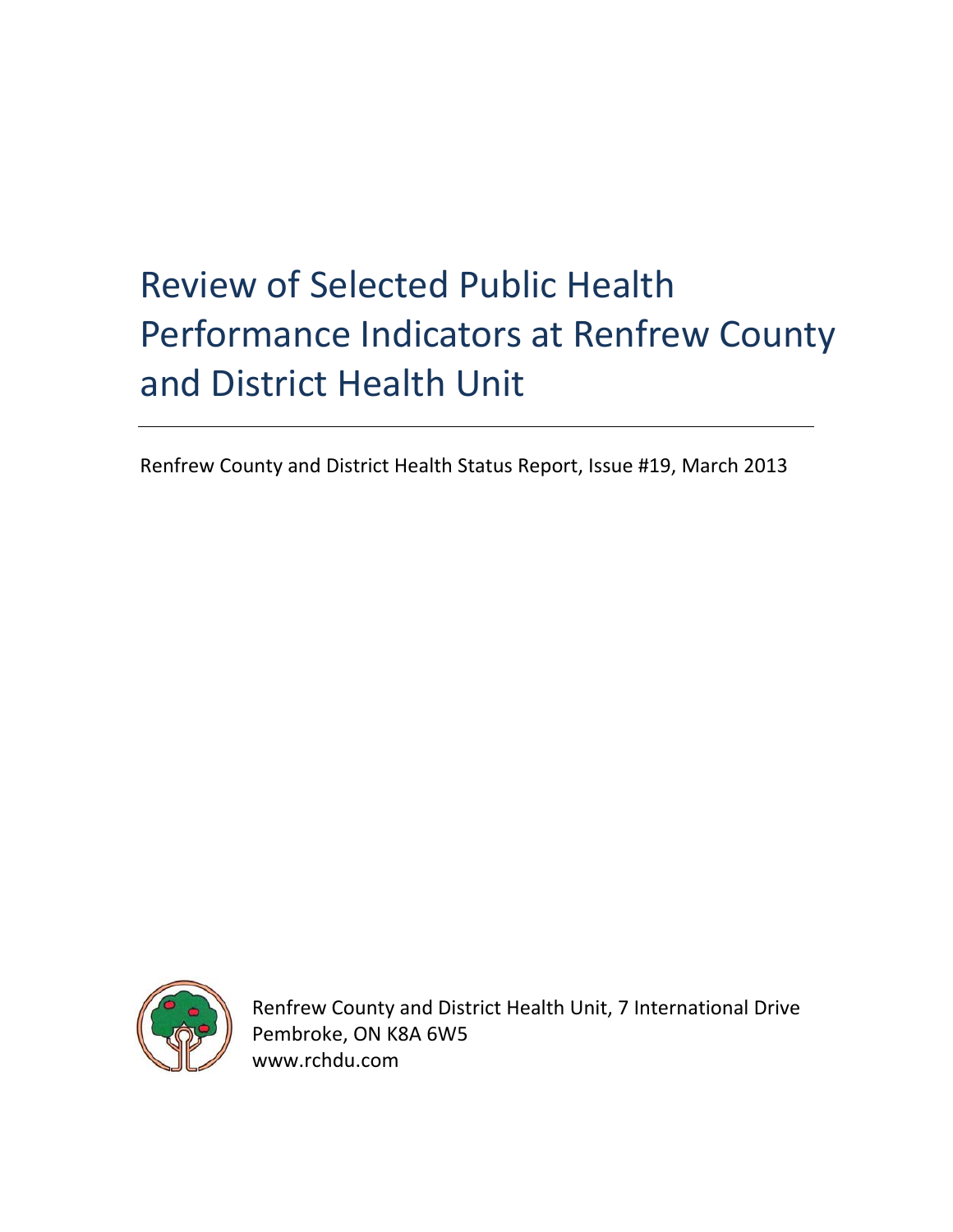# **Contents**

| <b>Part 1: Immunization Coverage Indicators</b>                                                                                                                |  |  |  |  |
|----------------------------------------------------------------------------------------------------------------------------------------------------------------|--|--|--|--|
| Percent of School-Age Children Who Have Completed Immunizations for Hepatitis B 4<br>Percent of School-Age Children Who Have Completed Immunizations for Human |  |  |  |  |
|                                                                                                                                                                |  |  |  |  |
| Percent of School-Age Children Who Have Completed Immunizations for                                                                                            |  |  |  |  |
|                                                                                                                                                                |  |  |  |  |
|                                                                                                                                                                |  |  |  |  |
| <b>Part 2: Health Promotion Indicators</b>                                                                                                                     |  |  |  |  |
|                                                                                                                                                                |  |  |  |  |
|                                                                                                                                                                |  |  |  |  |
|                                                                                                                                                                |  |  |  |  |
|                                                                                                                                                                |  |  |  |  |
|                                                                                                                                                                |  |  |  |  |
|                                                                                                                                                                |  |  |  |  |
|                                                                                                                                                                |  |  |  |  |
|                                                                                                                                                                |  |  |  |  |
|                                                                                                                                                                |  |  |  |  |
| Percent of Population that Exceeds the Low Risk Drinking Guidelines 21                                                                                         |  |  |  |  |
|                                                                                                                                                                |  |  |  |  |
|                                                                                                                                                                |  |  |  |  |
|                                                                                                                                                                |  |  |  |  |
|                                                                                                                                                                |  |  |  |  |
|                                                                                                                                                                |  |  |  |  |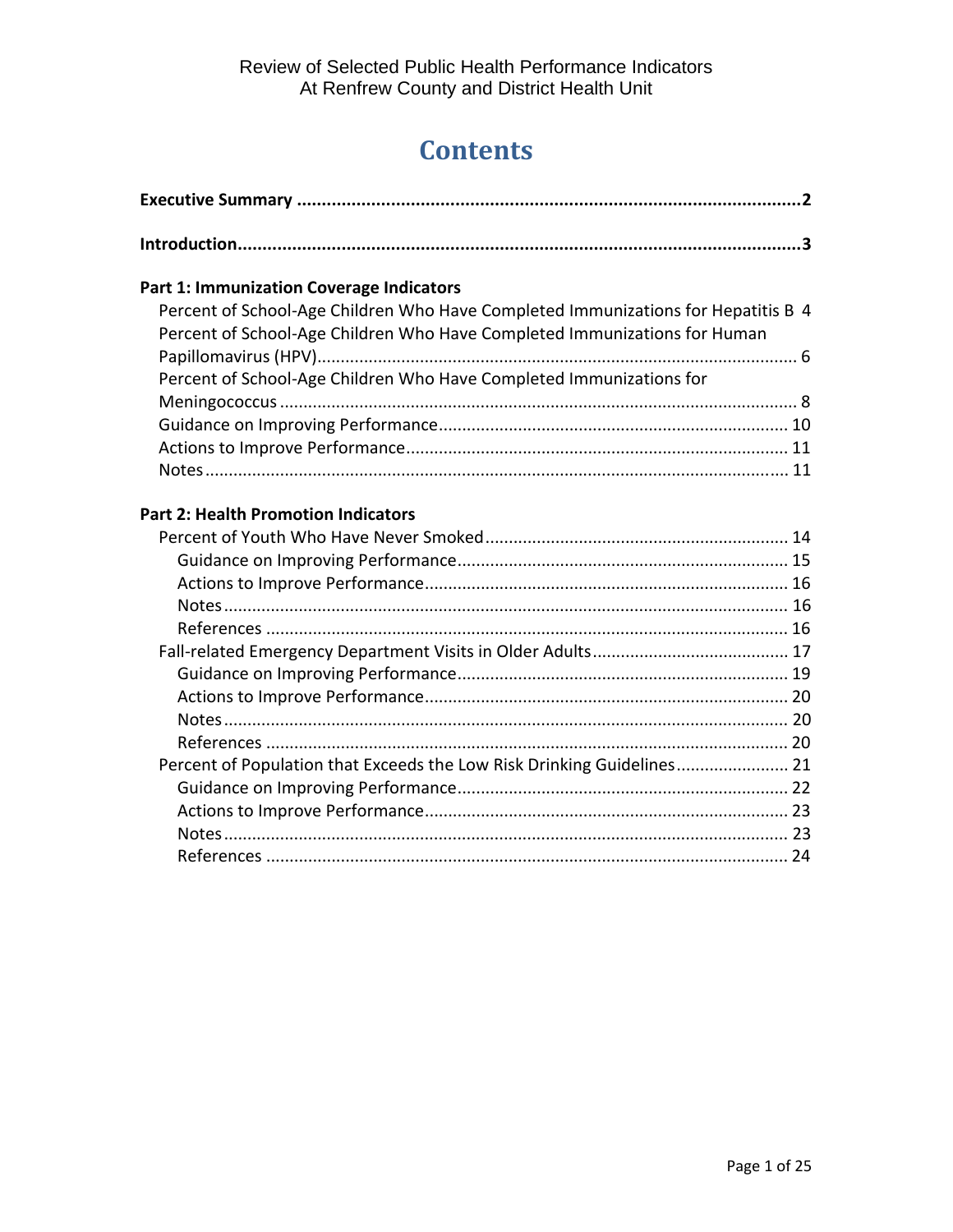# **Executive Summary**

This report looks at a subset of the 15 performance indicators in the 2011 – 2013 Accountability Agreements between the Ontario Ministry of Health and Long‐Term Care and Ontario's 36 local public health agencies. Accountability agreements are a key part of the performance management framework for public health in Ontario. 2012 was the first year that these performance indicators were monitored.

Some of the performance indicators are particularly challenging because their achievement is influenced by variables beyond the control of local public health agencies. Six of these indicators are examined in this report and summarized in the table below.

| <b>Indicator</b>                                                                                         | <b>Baseline</b>                               | 2012<br><b>Target</b>                | 2012<br>Performance      | 2013<br><b>Target</b>                |
|----------------------------------------------------------------------------------------------------------|-----------------------------------------------|--------------------------------------|--------------------------|--------------------------------------|
| Percent of school-aged<br>children who have completed<br>immunizations for Hepatitis B                   | 82.3%                                         | Maintain<br>or improve<br>(increase) | Achieved<br>(93.6%)      | Improve<br>(increase)                |
| Percent of school-aged<br>children who have completed<br>immunizations for Human<br>Papillomavirus (HPV) | 50.5%                                         | Maintain<br>or improve<br>(increase) | Achieved<br>(59%)        | At least<br>55.5%                    |
| Percent of school-aged<br>children who have completed<br>immunizations for<br>Meningococcus              | 81%                                           | Maintain<br>or improve<br>(increase) | Not achieved<br>(67%)    | At least<br>86%                      |
| Percent of youth (ages $12 - 18$ )<br>who have never smoked a<br>whole cigarette                         | 83%                                           | No target<br>for 2012                | <b>Not</b><br>applicable | 84.7%                                |
| Fall related emergency<br>department visits in older<br>adults age 65+ (rate per<br>100,000)             | 8,365<br>visits/100,<br>000 adults<br>age 65+ | No target<br>for 2012                | <b>Not</b><br>applicable | Maintain or<br>improve<br>(decrease) |
| Percent of population (age<br>19+) that exceeds the Low-Risk<br><b>Alcohol Drinking Guidelines</b>       | 36.5%                                         | No target<br>for 2012                | <b>Not</b><br>applicable | 35%                                  |

### **Summary of selected Ontario public health performance indicators: baselines, targets and 2012 performance for Renfrew County and District Health Unit**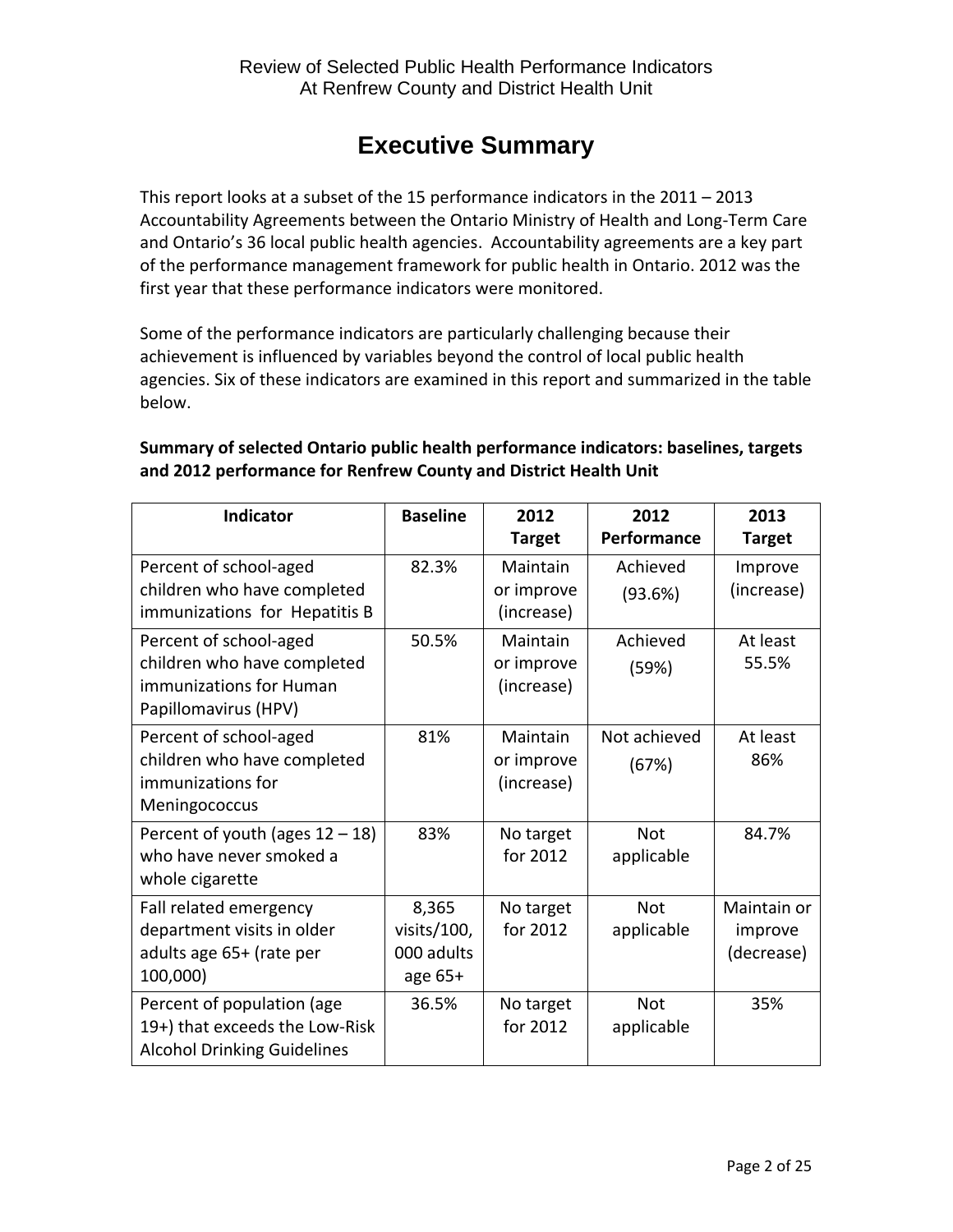# **Introduction**

This report examines six of the 15 performance indicators that are in the 2011 – 2013 Accountability Agreements between the Ontario Ministry of Health and Long‐Term Care and Ontario's 36 local public health agencies.

Accountability Agreements are a key piece of the performance management framework for public health in Ontario. Accountability Agreements set specific performance expectations, and describe how these expectations are monitored. Annual performance targets have been set for each performance indicator. Performance targets relate to baseline measures of performance at each local public health agency.

2012 was the first year that these performance indicators were monitored. The monitoring process attempts to measure how well Ontario's local public health agencies are delivering programs and services and the value they provide to the community, and informs efforts towards continuous quality improvement.

Some of the performance indicators are particularly challenging because their achievement is influenced by variables beyond the control of local public health agencies. This report focuses on these indicators and how Renfrew County and District Health Unit is addressing each indicator. The six performance indicators are:

- Percent of school‐age children who have completed immunizations for Hepatitis B
- Percent of school‐age children who have completed immunizations for HPV
- Percent of school‐age children who have completed immunizations for meningococcus
- Percent of youth (ages 12 18) who have never smoked a whole cigarette
- Fall-related emergency visits in older adults aged 65+ (rate per 100,000)
- Percent of population (age 19+) that exceeds the Low‐Risk Alcohol Drinking Guidelines

This report is the  $19<sup>th</sup>$  in a series of community health status reports by Renfrew County and District Health Unit. The most recent of these reports are on our web site: http://www.rcdhu.com/Pages/HealthStatus/index.html

Inquiries about this report should be directed to Peggy Patterson, Program Planning and Evaluation Coordinator at 613-735-8651 ext. 546 or ppatterson@rcdhu.com.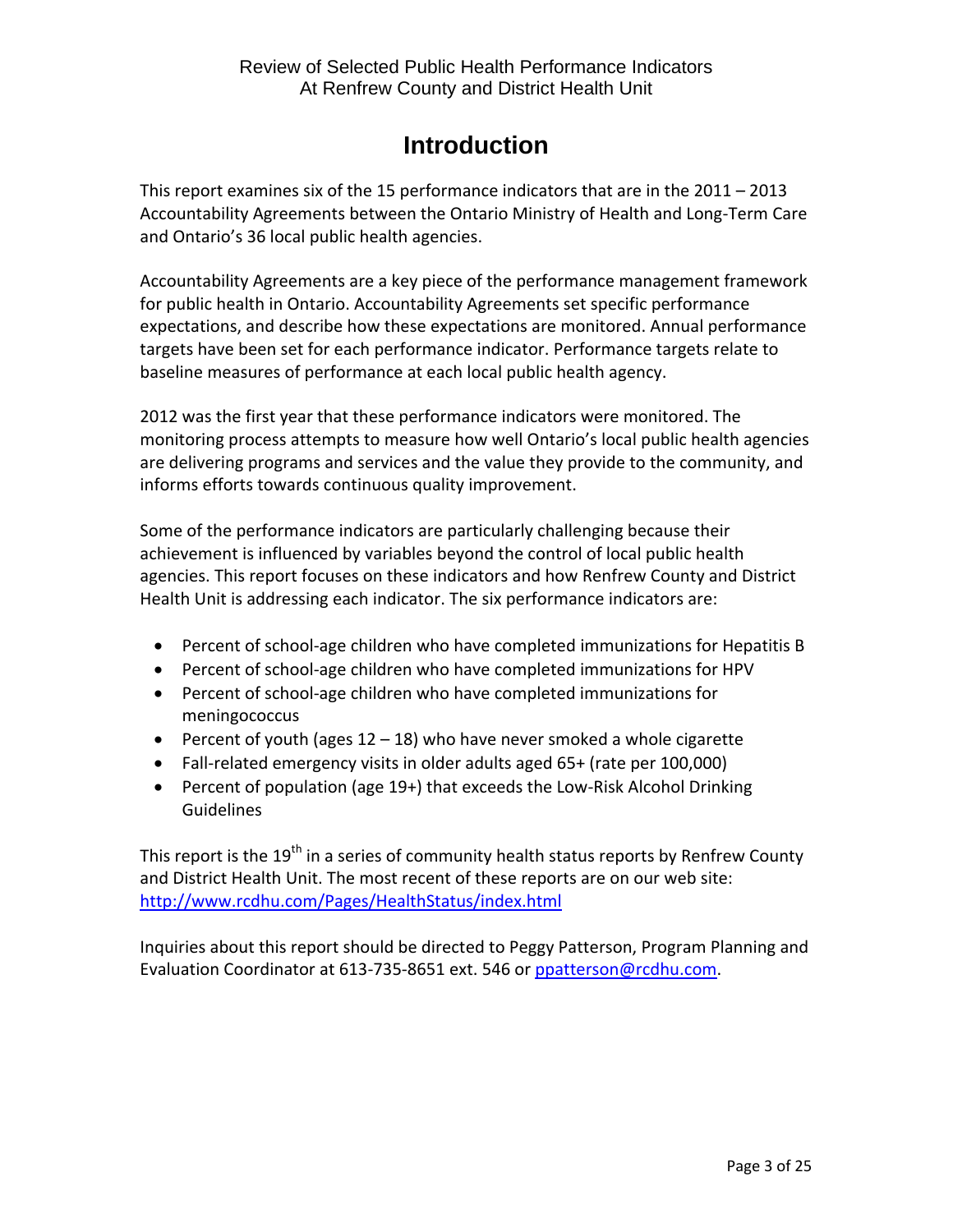# **Part 1: Immunization Coverage Indicators**

Three performance indicators focus on immunization coverage rates for publicly funded vaccines that are provided through schools to grade 7 and 8 students.

School‐based immunization programs are a core business of public health units in Ontario, and program effectiveness can be measured by looking at coverage rates. This information can also be useful for tracking immunization trends over time, identifying sub‐populations with inadequate coverage, and contributing to the evaluation of immunization promotion initiatives.  $1$ 

# *Percent of School-Age Children Who Have Completed Immunizations for Hepatitis B*

**Performance indicator: Percent of 12 year old students who received the requisite two doses of hepatitis B vaccine at the appropriate interval between doses by the end of the school year.** 

Hepatitis B is one of several viruses that cause hepatitis, an infection of the liver. Over 90 percent of adults who are infected with hepatitis B have an acute (short‐term) infection, recover on their own and develop lifelong protection against it. The remaining 3 to 10 percent develop a chronic (long‐term) infection. Infants and children who are infected with hepatitis B are much more likely to be unable to clear the infection. Those with a chronic infection are at ongoing risk of transmitting the virus to others and of developing serious complications such as scarring of the liver (cirrhosis) or liver cancer.  $2$ 

Between 2005 and 2011, an average of 151 cases of Hepatitis B were reported annually in Ontario (1.1 cases per 100,000 population).  $3$  In Renfrew County and District (RC&D) during the same period there was less than one case per year on average (.56 cases per 100,000 population).  $4\overline{ }$ 

In 1994 a publicly funded hepatitis B immunization program was introduced in Ontario. Grade seven students and people at risk of getting hepatitis B are eligible to receive the vaccine free of charge. The incidence of hepatitis B across Canada has been decreasing in all age groups, coinciding with use of the vaccine.  $2^2$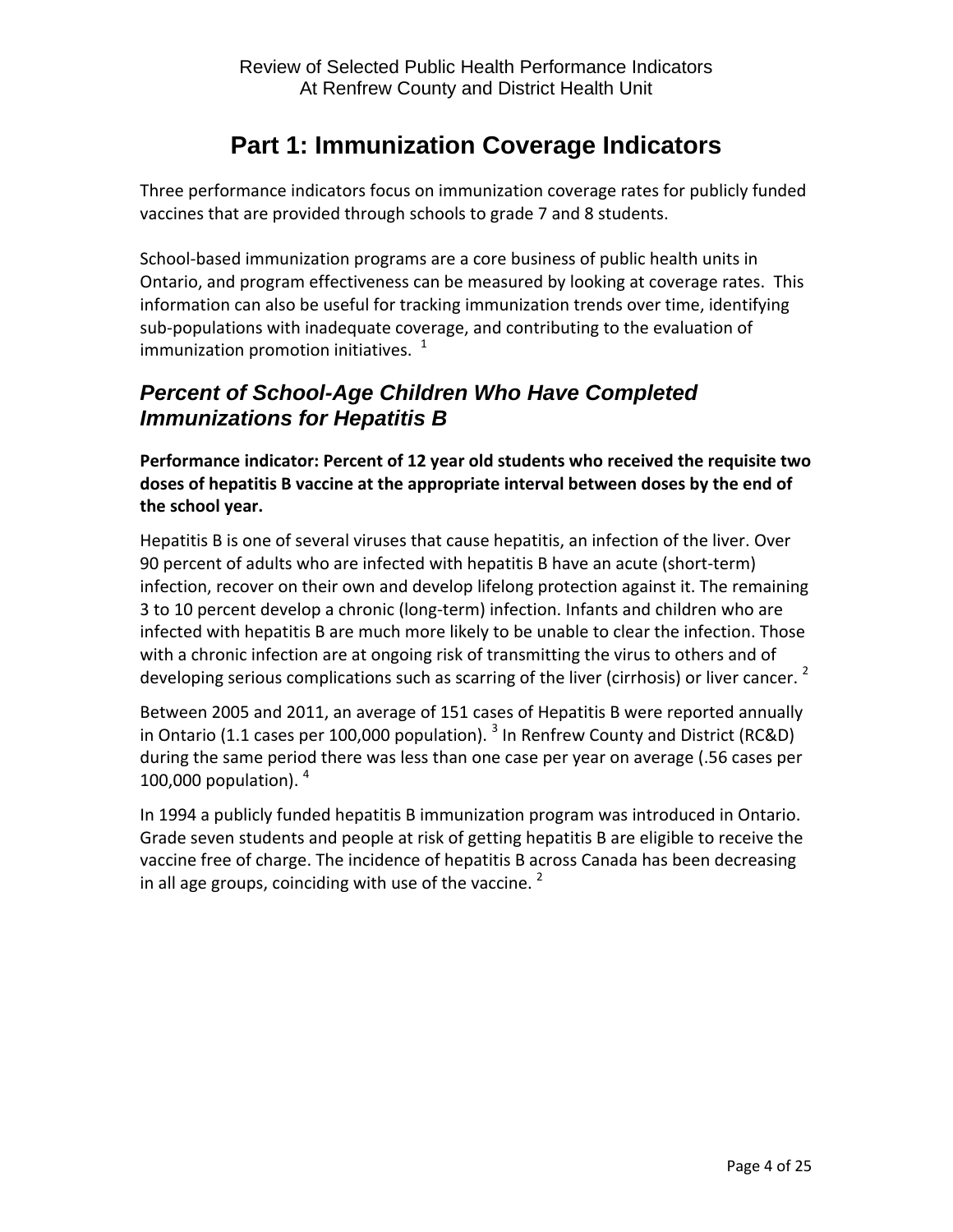

# **Hepatitis B Immunization Coverage Baseline and Targets**

RC&D = Renfrew County and District \* 95 percent of populations targeted in universal programs Sources: See Reference 5

- In RC&D the baseline immunization coverage for hepatitis B vaccine was 82.3 percent. This is above the coverage rate in Ontario as a whole.
- The 2012 target for RC&D is to maintain **or** improve in relation to the baseline. The 2013 target is to improve in relation to the baseline.



### **Hepatitis B Immunization Coverage 2007/08 - 2011/12 School Years**

Sources: See Reference 6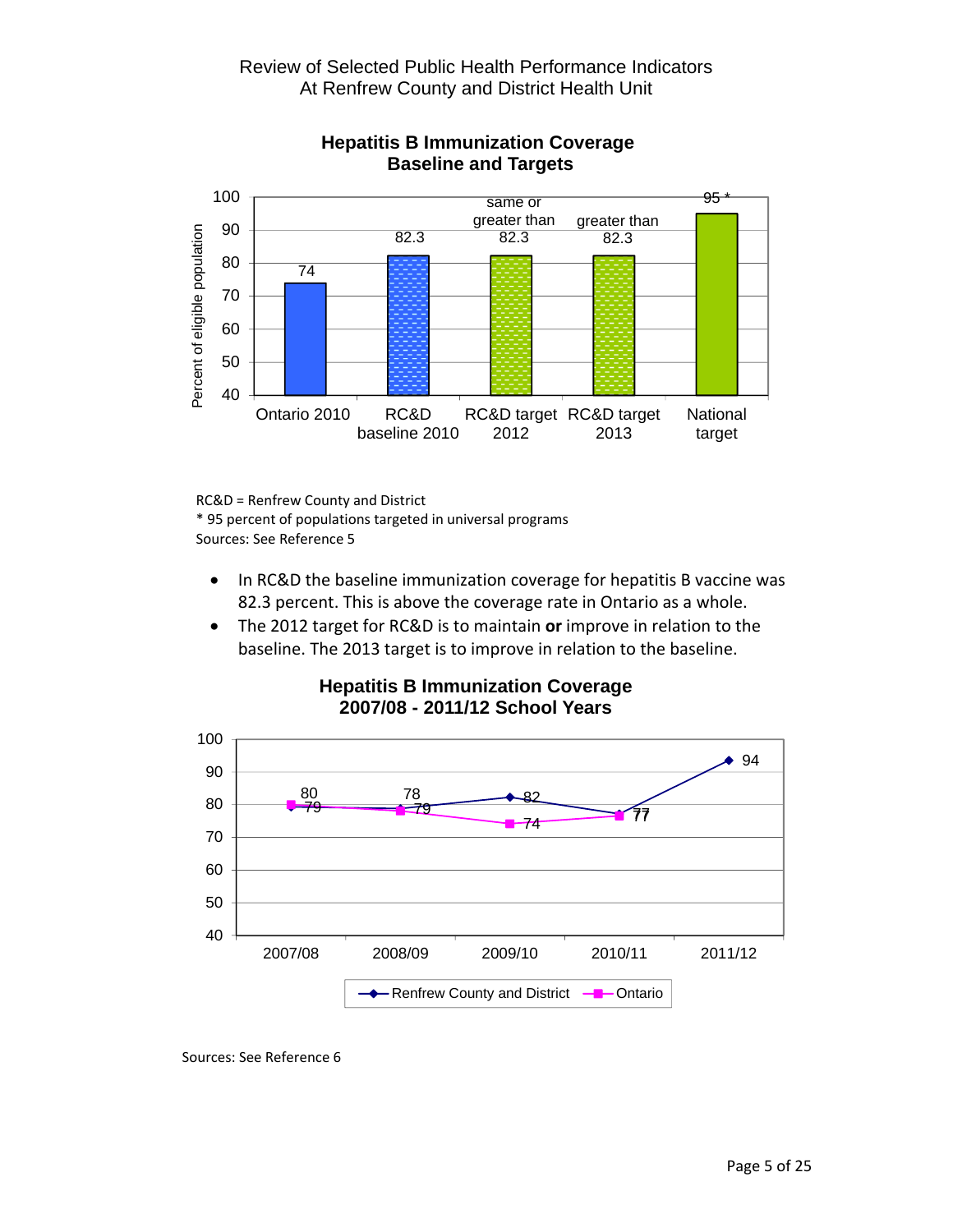• In RC&D the target for 2012 has been met. At 94 percent, the coverage rate for the 2011/12 school year is substantially above the baseline.

# *Percent of School-Age Children Who Have Completed Immunizations for HPV*

**Performance indicator: Percentage of 13 year old female students who have received the requisite three doses of Human Papillomavirus (HPV) vaccine at the appropriate interval between doses by the end of the school year.**

Human Papillomavirus (HPV) is a virus that can cause cervical, anal and penile cancers, and anal and genital warts. About three out of four people who are sexually active will be infected with HPV at some time in their lives.<sup>7</sup>

While most women who have had an HPV infection do not develop cervical cancer, some persistent infections lead to cancer. Every year in Ontario, about 550 women are diagnosed with cancer of the cervix and about 160 women die from this disease.  $8$ Cervical cancer incidence and mortality in Ontario decreased steadily between 1981 and 2002 because of widespread cervical cancer screening (Pap test) which detects early cancer and cancer precursors caused by persistent HPV infection so that it can be treated.<sup>9</sup>

HPV vaccination can prevent cervical cancer by preventing HPV infections. A vaccine against HPV was approved in Canada in 2006 and a publicly funded HPV immunization program for grade 8 girls was introduced in Ontario in 2007. The vaccine is almost 100 percent effective in preventing infection caused by the four types of HPV that are responsible for 70 percent of cervical cancer and 90% of genital warts. <sup>10</sup> Three doses of the vaccine are given two and six months apart.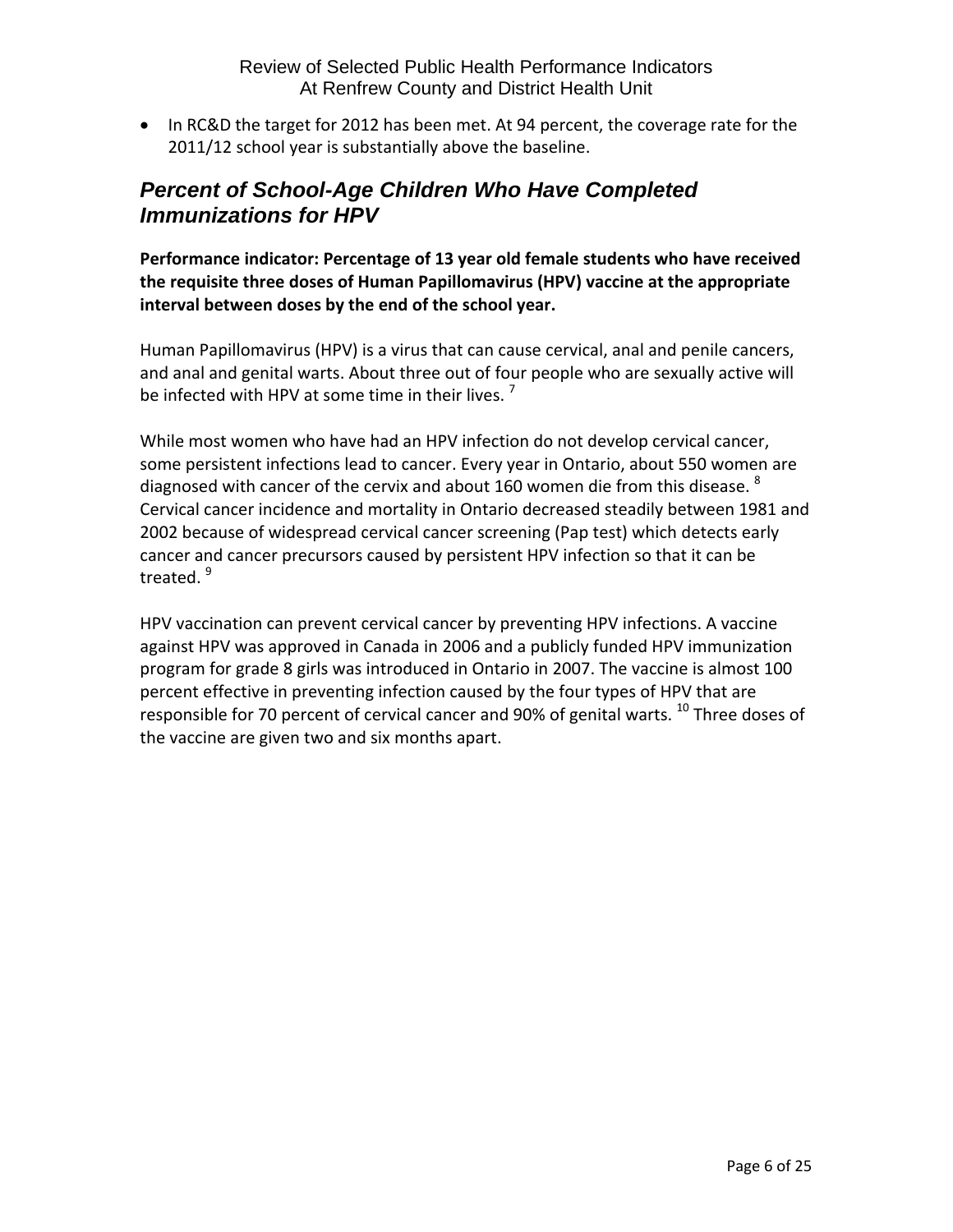

### **HPV Immunization Coverage Baseline and Targets**

RC&D = Renfrew County and District

\* 90 % of school‐age girls within 5 years of program introduction Sources**:** See Reference 11

- In Renfrew County and District (RC&D), the baseline immunization coverage for HPV vaccine was 50.5 percent. This is below the coverage rate in Ontario as a whole.
- The 2012 target for RC&D is to maintain **or** improve in relation to the baseline. The 2013 target is to improve by at least five percentage points over the baseline.



### **HPV Immunization Coverage 2007/08 - 2011/12 School Years**

**Sources**: See reference 6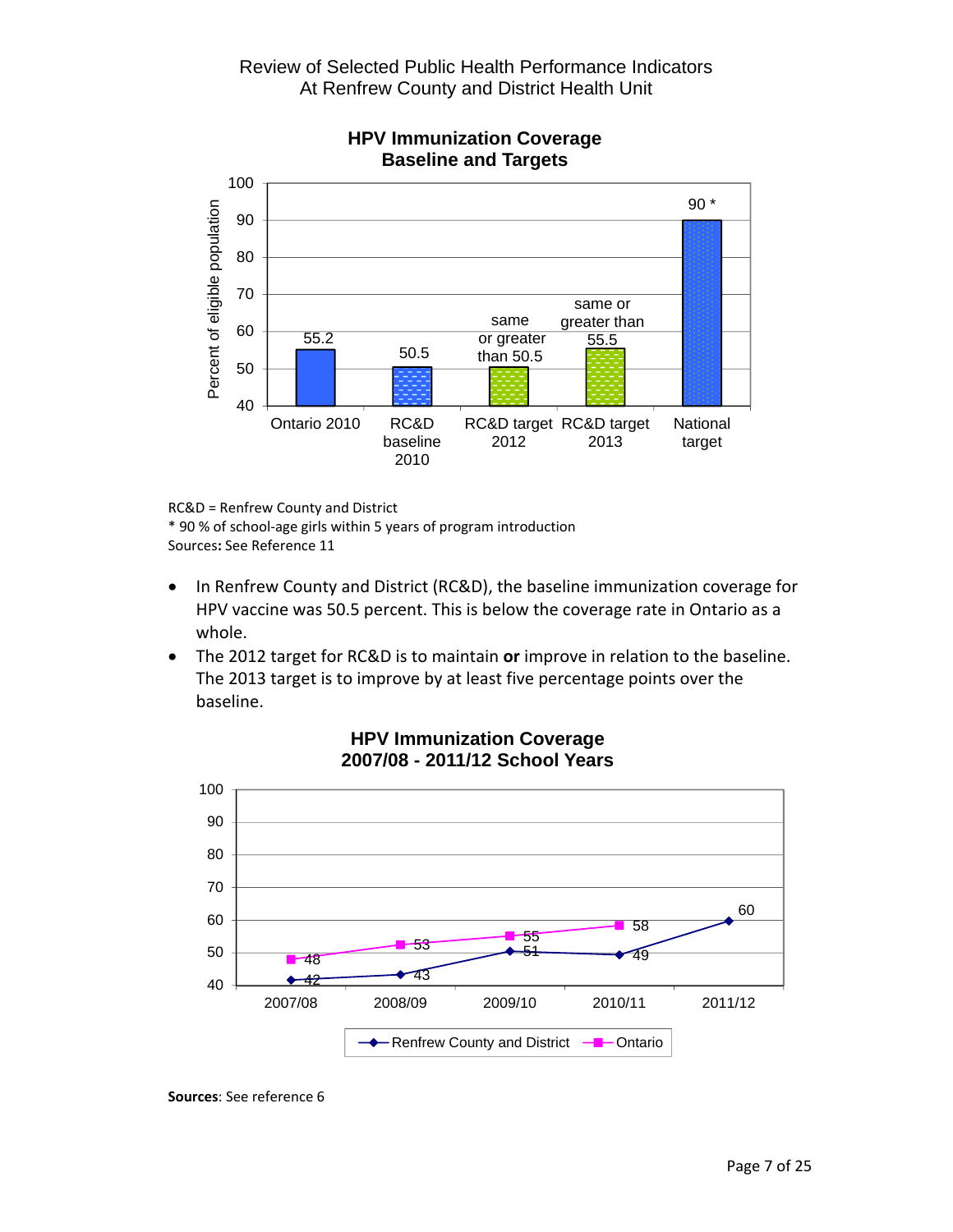• In RC&D the target for 2012 has been met. The coverage rate for the 2011/12 school year is almost 10 percentage points above the baseline.

# *Percent of School-Age Children Who Have Completed Immunizations for Meningococcus*

## **Performance indicator: Percent of 12 year old students who received the requisite dose of meningococcal conjugate C or ACYW vaccine by the end of the school year.**

Invasive meningococcal disease (IMD) is an illness caused by the bacterium *Neisseria meningitidis*. IMD may lead to meningitis (a bacterial infection of the fluids and membranes covering the brain and the spinal column) or septicemia (a systemic infection of the bloodstream). Severe cases can result in delirium and coma and, if untreated, toxic shock and death. In Canada, five of the bacteria's serogroups (A, B, C, W-135, and Y) are responsible for the majority of disease.  $^{12}$ 

Between 2005 and 2011, an average of 52 cases of IMD were reported annually in Ontario (0.4 cases per 100,000 population).  $^{13}$  In Renfrew County and District (RC&D) during the same period there were 1.3 cases per year on average (1.25 cases per 100,000 population).  $^{14}$ 

IMD most often occurs in children and young adults, and newly gathered adults living in crowded conditions. It is more common in males than females. <sup>15</sup>

In Ontario, a vaccine against serogroup C was publicly funded in 2005, and since then there has been a decrease in IMD caused by meningococcal C. Since 2000, there has been an increase in the incidence of disease caused by groups Y and W135. Beginning in 2009 the vaccine included protection against four serogroups (A, C, W‐135, and Y). Students in grade 7 are eligible to receive the vaccine free of charge.  $^{16}$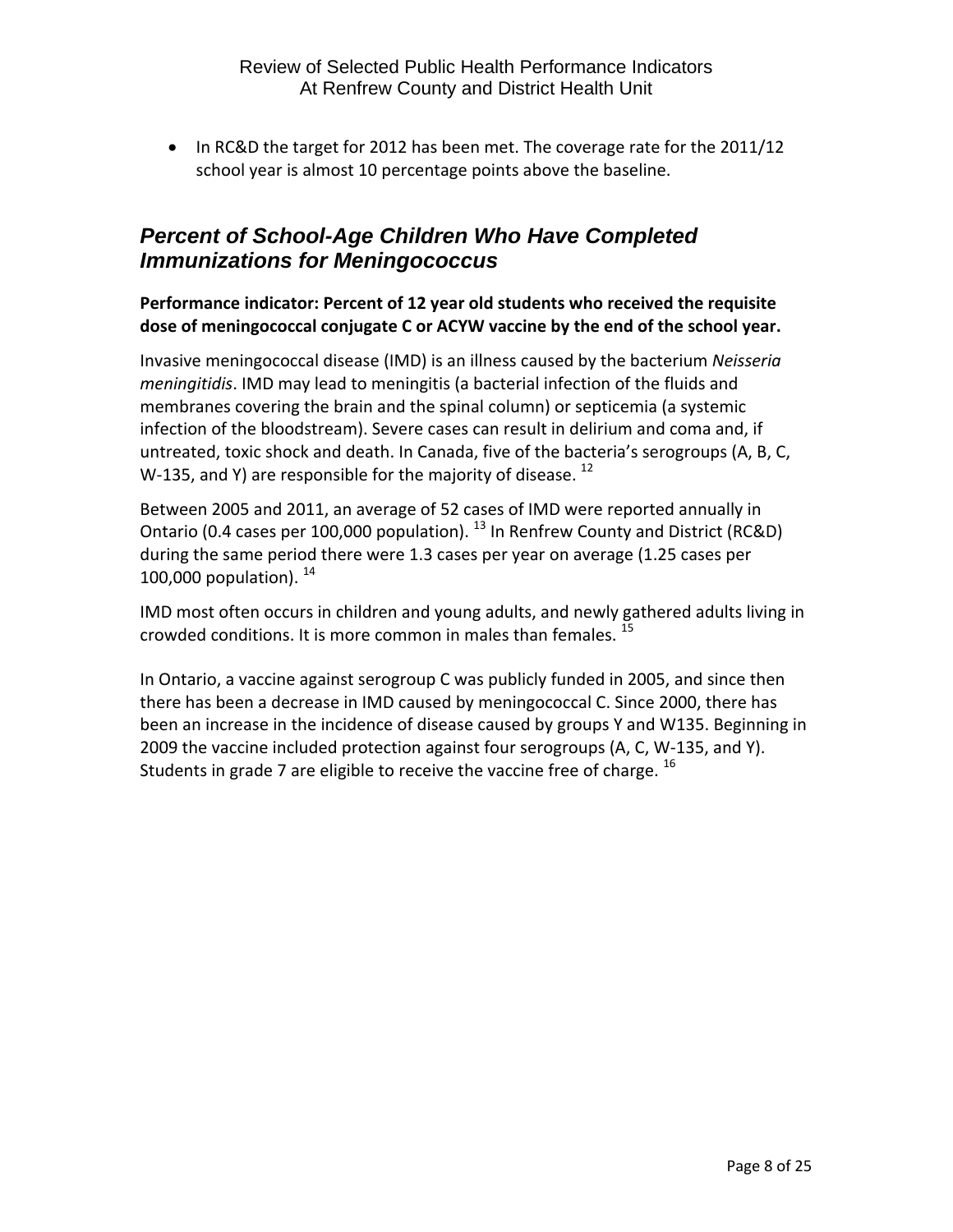

### **Meningococcal Immunization Coverage Baseline and Targets**

ON = Ontario; RC&D = Renfrew County and District \*90 percent of school‐age children Sources: See reference 17

- In RC&D, the baseline immunization coverage for meningococcal vaccine was 81 percent. This is close to the coverage rate in Ontario as a whole.
- Our target for the 2012 is to maintain **or** improve in relation to the baseline and for 2013 to improve by at least five percentage points over the baseline.



# **Meningococcal Immunization Coverage, 2007/08 - 2011/12 School Years**

### **Sources**: See reference 6

Coverage information is not available for the 2010/11 school year.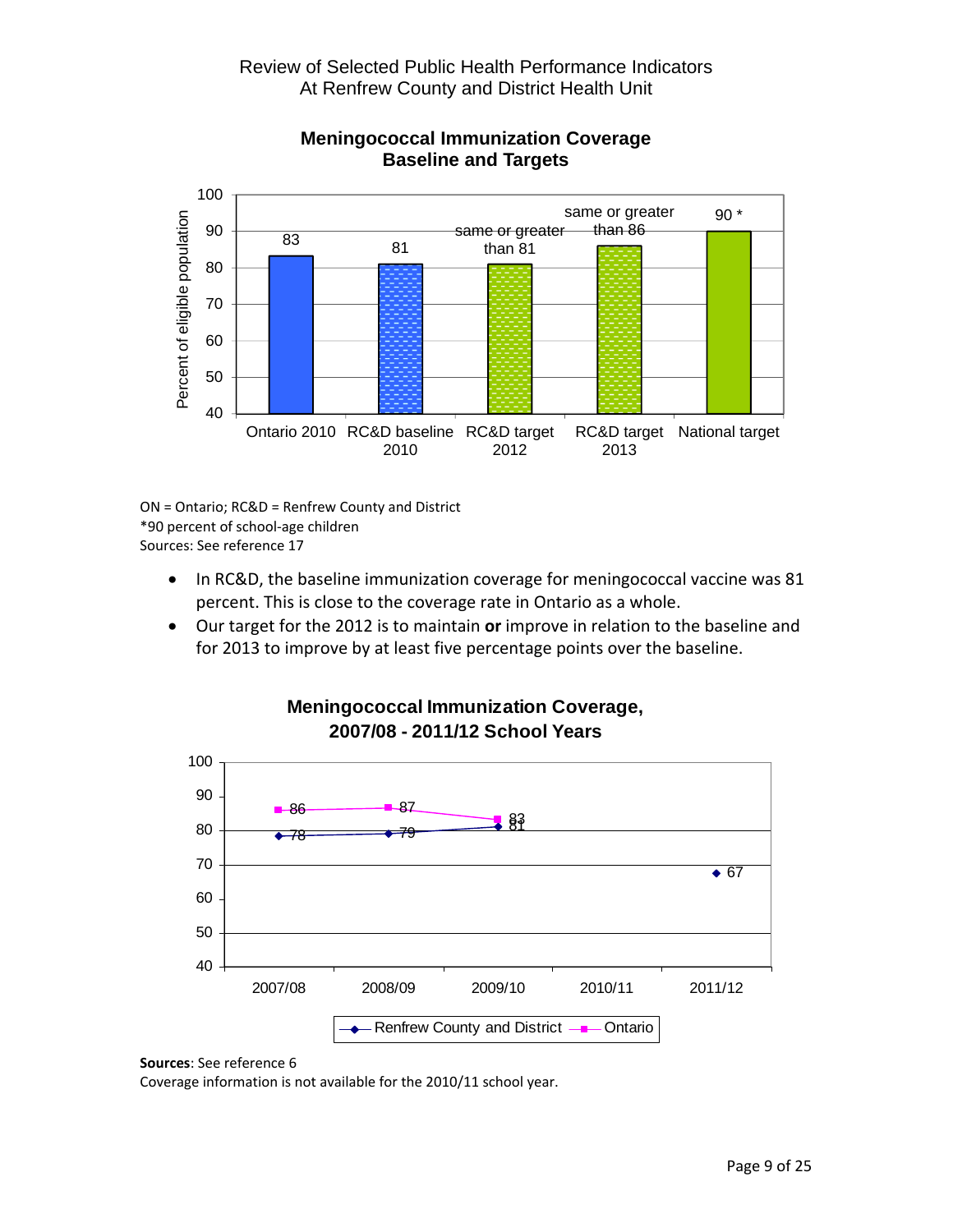- In RC&D the target for 2012 has not been met. The coverage rate for 2011/12 school year is 14 percentage points below the baseline.
- Coverage rates for meningococcal vaccine shown here are extracted from the Immunization Records Information System (IRIS). We understand that there may be an issue with how these coverage rates are calculated (see Notes on page 11). The rates estimated by IRIS contradict our vaccine invoices/reports to the Ministry of Health and Long‐Term Care, which show that the number of doses given rose slightly from 2009/10 to 2011/12. 762 students were immunized in 2009/10, 775 in 2010/11 and 814 in 2011/12.

# *Guidance on Improving Performance*

The hepatitis B, HPV and meningococcal vaccines offered through schools are voluntary compared to other childhood vaccines that are required to attend school.

Parents, students and school staff have a range of attitudes, beliefs and knowledge about the benefits and risks of these vaccines and the risks of the diseases that they protect against. These are influenced by information in the news media and on the internet for and against vaccines, and the different ways that individuals assess risk and interpreting scientific information.<sup>18</sup>

Some suggestions for increasing the acceptability and uptake of immunizations are:

- Provide information about the vaccines for at least three distinct target audiences: parents, students and school staff.
- Provide clear information about vaccine safety, potential short and long‐term benefits and risks of both the vaccines and the diseases they protect against, common misconceptions and references/links for people who would like more information.
- Use plain language and aim for a grade 6 reading level.
- Provide information through a variety of different channels: e.g. print materials distributed through schools, the health unit web site, social media, local health care providers, and classroom presentations for students.
- Respond to any concerns expressed by parents and students with respect, and answer questions honestly and without judgment.
- Resend consent forms that have not been received, possibly including more detailed risk and safety information. This can be followed up with a telephone call by a Public Health Nurse who can answer questions.
- Students may have fear and anxiety about getting a needle. On vaccination day, use practices that decrease anxiety and improve the experience for students.  $^{18}$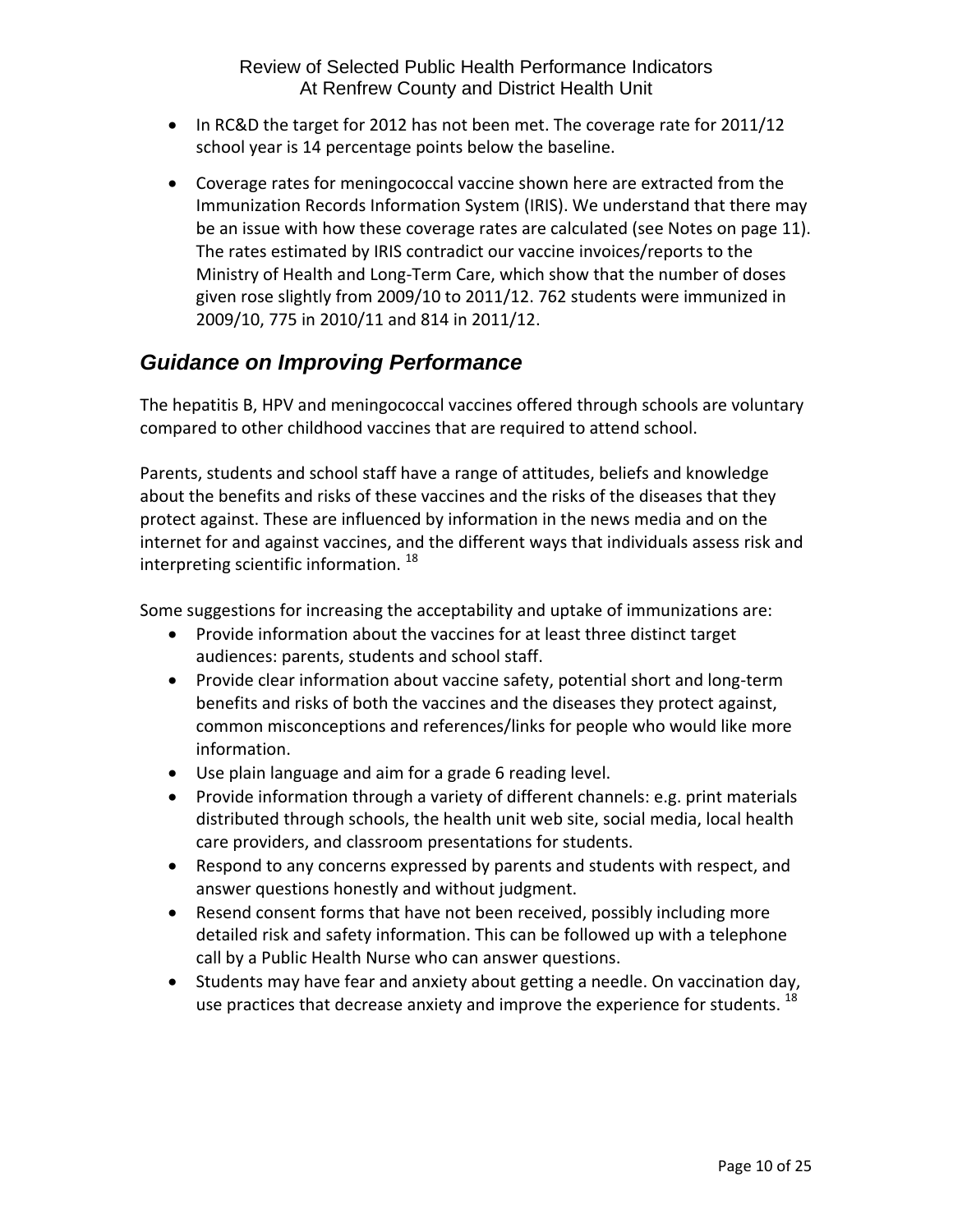# *Actions to Improve Performance*

# **Research**

A proposed research project addresses the question: "What program delivery strategies could increase coverage rates of Ontario's school based HPV, Hepatitis B and Meningococcal immunization programs?" The proposal was developed as part of the "Locally Driven Collaborative Projects" initiative of Public Health Ontario. It was to be carried out by several health units including Renfrew County and District Health Unit. However, as of February 2013 this project is on hold.

Parental consent for girls to receive the HPV vaccine has been low, and not all girls who receive the first injection proceed to complete the three dose regimen. At this writing a study is underway in Ontario to address parental safety concerns regarding the HPV vaccine. It will assess the risk of serious adverse events associated with the use of the HPV vaccine in Grade 8 girls, describe the patterns of use of this vaccine and identify predictors of vaccine avoidance and non-adherence. <sup>19</sup> Renfrew County and District Health Unit is participating in this research.

# **Communication with Parents**

In June 2011 we began to enhance communications with parents/guardians by adjusting the timing and frequency of the distribution of written information.

# *Notes*

As of March 2013 the Ministry of Health and Long‐Term Care is reviewing the coverage values reported from the Immunization Records Information System (IRIS). All coverage rates in this report are from IRIS. This report will be updated after the ministry has completed its review and communicated with us regarding these indicators.

The method for calculating immunization coverage rates in this report does not include immunizations that were completed during the following school year. Students who do not receive the vaccine or vaccine series in grade 7 are eligible to receive it until the end of the following school year. Starting in September 2012, girls can receive the HPV vaccine free of charge until the end of grade 12. Therefore the coverage rates are under‐estimates of actual coverage.

# *References*

- 1 Ontario Ministry of Health and Long‐Term Care. Public Health Division and Health Promotion Division. Technical Document: Public Health Accountability Agreement Indicators 2011 – 2013 Version 3. January 17, 2012, page 30.
- 2 National Advisory Committee on Immunization. Canadian Immunization Guide Seventh Edition 2006. Public Health Agency of Canada. Infectious Disease and Emergency Preparedness Branch, Centre for Infectious Disease Prevention and Control. Hepatitis B Vaccine chapter available online at: http://www.phac-aspc.gc.ca/publicat/cig-gci/p04-hepb-eng.php (Accessed November 1, 2012).
- 3 Hepatitis B cases from Ontario Public Health Portal, Infectious Disease Reports (2005 2008) and Public Health Ontario, Monthly Infections Disease Surveillance Report, February 2012 (2009 – 2011). Population estimates from intelliHealth Ontario, extracted November 1, 2012.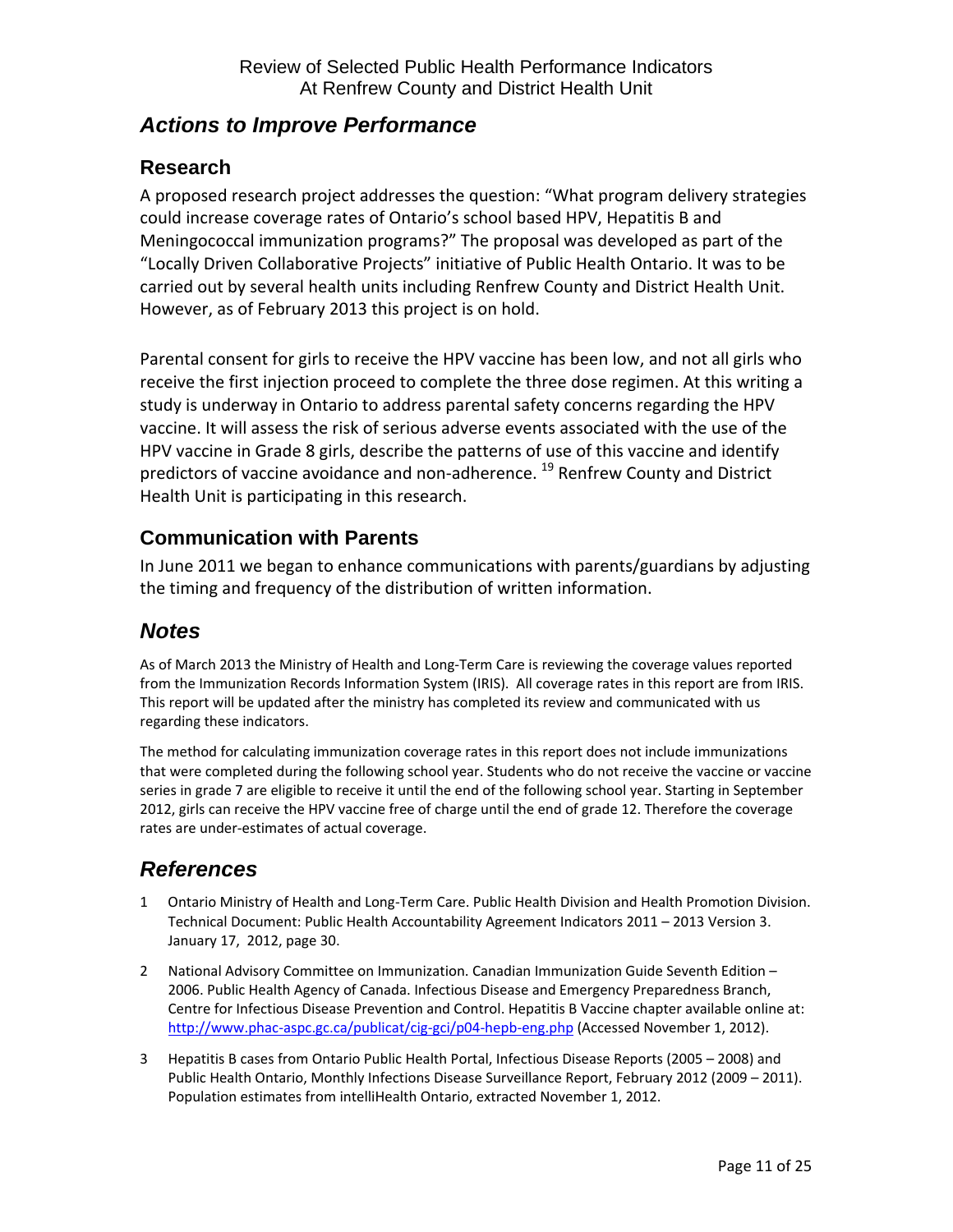- 4 Hepatitis B cases from Integrated Public Health Information System (iPHIS), extracted October 31, 2012. Population estimates from intelliHealth Ontario, extracted November 1, 2012.
- 5 **Hepatitis B Immunization Coverage, Baseline and Targets**

**Ontario and RC&D Coverage** ‐ Ministry of Health and Long‐Term Care, Public Health Division. Immunization Coverage Report for School Pupils, 2009/10 School Year, page 13. **RC&D target** ‐ Letter from Ministry of Health and Long‐Term Care to Medical Officer of Health, Renfrew County and District Health Unit re: Performance Targets for the 2011 – 2013 Public Health Accountability Agreement Indicators. Appendix A: Response to Renfrew County and District Board of Health Targets. May 9, 2012.

**National target** ‐ Public Health Agency of Canada. Canadian National Report on Immunization, 1996. In Canada Communicable Disease Report, May 1997; 23S4.

#### 6 **Immunization Coverage, 2007/08 – 2011/12 School Years**

Ministry of Health and Long‐Term Care, Public Health Division. Immunization Coverage Report for School Pupils, School Years 2007/08 and 2008/09, page 13. Immunization Coverage Report for School Pupils, 2009/10 School Year, page 13. Public Health Ontario. Immunization Coverage Report for School Pupils, 2010/11, pages 18 and 20. Immunization Records Information System coverage report for 2011/12 school year.

- 7 Public Health Agency of Canada. Human Papillomavirus. Available online at: http://www.phacaspc.gc.ca/std‐mts/hpv‐vph/fact‐faits‐eng.php (Accessed October 4, 2012).
- 8 Cancer Care Ontario. Cervical Screening. Available online at: https://www.cancercare.on.ca/pcs/screening/cervscreening (Accessed October 4, 2012).
- 9 Cancer Care Ontario. Insight on Cancer: News and Information on Cervical Cancer. Toronto: Canadian Cancer Society (Ontario Division), 2005.
- 10 Public Health Agency of Canada Human Papillomavirus (HPV). Available online at: http://www.phac‐ aspc.gc.ca/std‐mts/hpv‐vph/fact‐faits‐eng.php (Accessed October 4, 2012).

#### 11 **HPV Immunization Coverage, Baseline and Targets**

**Ontario and RC&D coverage** ‐ Ministry of Health and Long‐Term Care, Public Health Division. Immunization Coverage Report for School Pupils, 2009/10 School Year, page 13. **RC&D target** ‐ Letter from Ministry of Health and Long‐Term Care to Medical Officer of Health, Renfrew County and District Health Unit re: Performance Targets for the 2011 – 2013 Public Health Accountability Agreement Indicators. Appendix A: Response to Renfrew County and District Board of Health Targets. May 9, 2012.

**National target** ‐ Canadian Immunization Committee. Recommendations on a HPV Immunization Program. Public Health Agency of Canada. 2007. Page 20.

- 12 Public Health Agency of Canada, Invasive Menincococcal Disease. Available online at: http://www.phac-aspc.gc.ca/im/vpd-mev/meningococcal-eng.php (Accessed October 4, 2012).
- 13 2005– 2008: Ministry of Health and Long-Term Care. Ontario Annual Infectious Diseases Epidemiology Report 2008, page 94. 2009‐2011: Public Health Ontario, Monthly Infectious Diseases Surveillance Report February 2012, page 11.
- 14 Invasive meningococcal disease (IMD) cases from Integrated Public Health Information System (iPHIS), extracted October 31, 2012. Population estimates from IntelliHealth Ontario, extracted June 31, 2012 and November 1, 2012.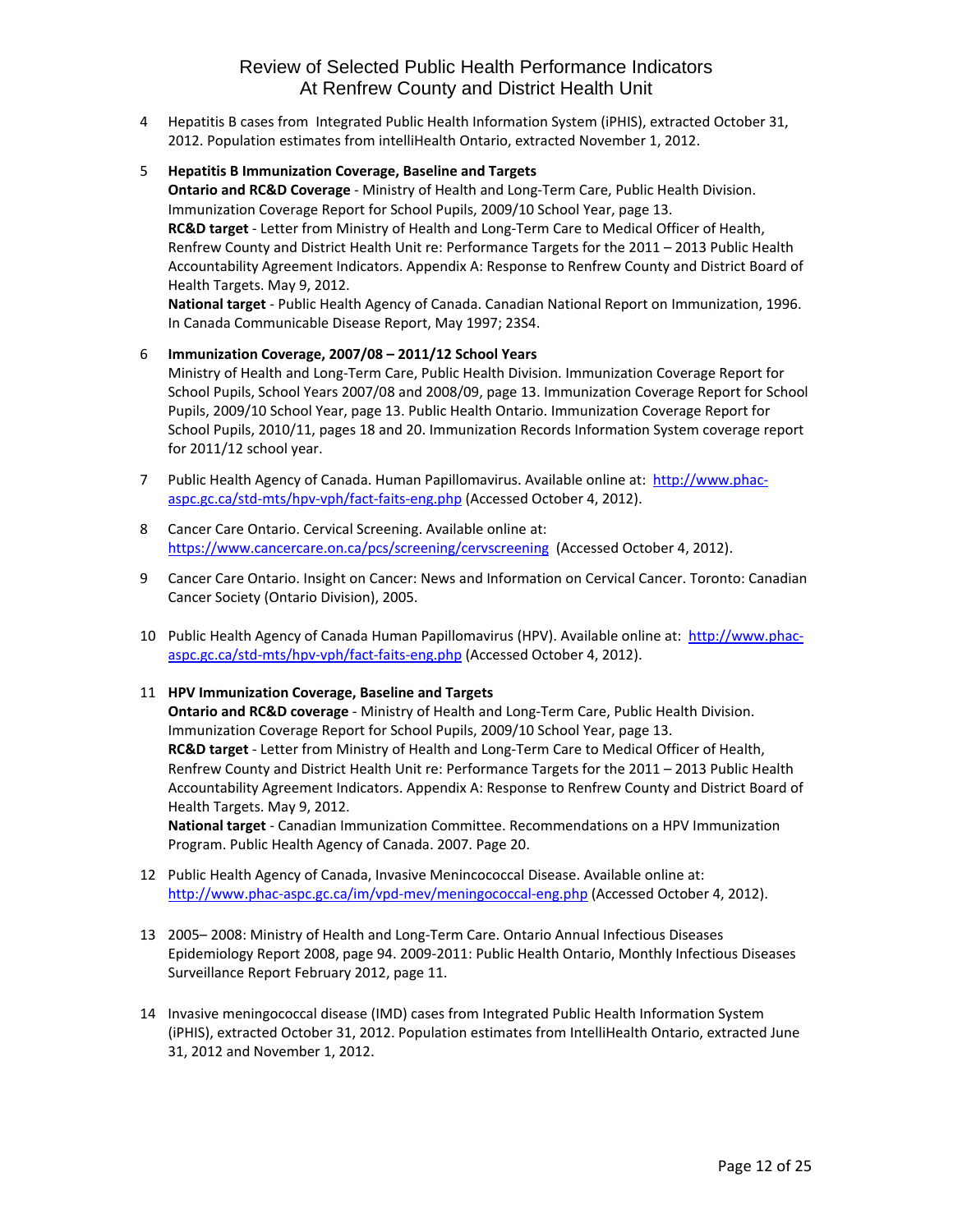- 15 Ministry of Health and Long‐Term Care. Infectious Diseases Protocol, 2009. Appendix A: Disease Specific Chapters. Chapter: Meningococcal Disease, Invasive. Available online at: http://www.health.gov.on.ca/english/providers/program/pubhealth/oph\_standards/ophs/progstds/i dprotocol/appendixa/meningococcal chapter.pdf (Accessed November 1, 2012).
- 16 Ministry of Health and Long‐Term Care. Enhanced Meningococcal Disease Vaccine Program for Grade 7 Students: Questions and Answers for Health Units. Available online at: http://www.health.gov.on.ca/english/providers/pub/immun/meningococcal\_phu\_qa.html (Accessed October 4, 2012).

#### 17 **Meningococcal Immunization Coverage, Baseline and Targets**

**Ontario and RC&D coverage** ‐ Ministry of Health and Long‐Term Care, Public Health Division. Immunization Coverage Report for School Pupils, 2009/10 School Year, page 13. **RC&DHU target** ‐ Letter from Ministry of Health and Long‐Term Care to Medical Officer of Health, Renfrew County and District Health Unit re: Performance Targets for the 2011 – 2013 Public Health Accountability Agreement Indicators. Appendix A: Response to Renfrew County and District Board of Health Targets. May 9, 2012.

**National target** ‐ Public Health Agency of Canada. Final Report to Outcomes from the National Consensus Conference for Vaccine‐Preventable Diseases in Canada. Canada Communicable Disease Report. 2008; 34S2 (Supplement), page 25.

- 18 City of Hamilton Applied Research and Evaluation, Public Health Services. Vaccine Preventable Disease School Program Evaluation Phase One: Literature Review, 2012.
- 19 Levesque L. Short term safety and use of the quadrivalent HPV Vaccine: The Ontario cohort study. Communication sent to Ontario local public health agencies invited to participate in research project, August 16, 2010.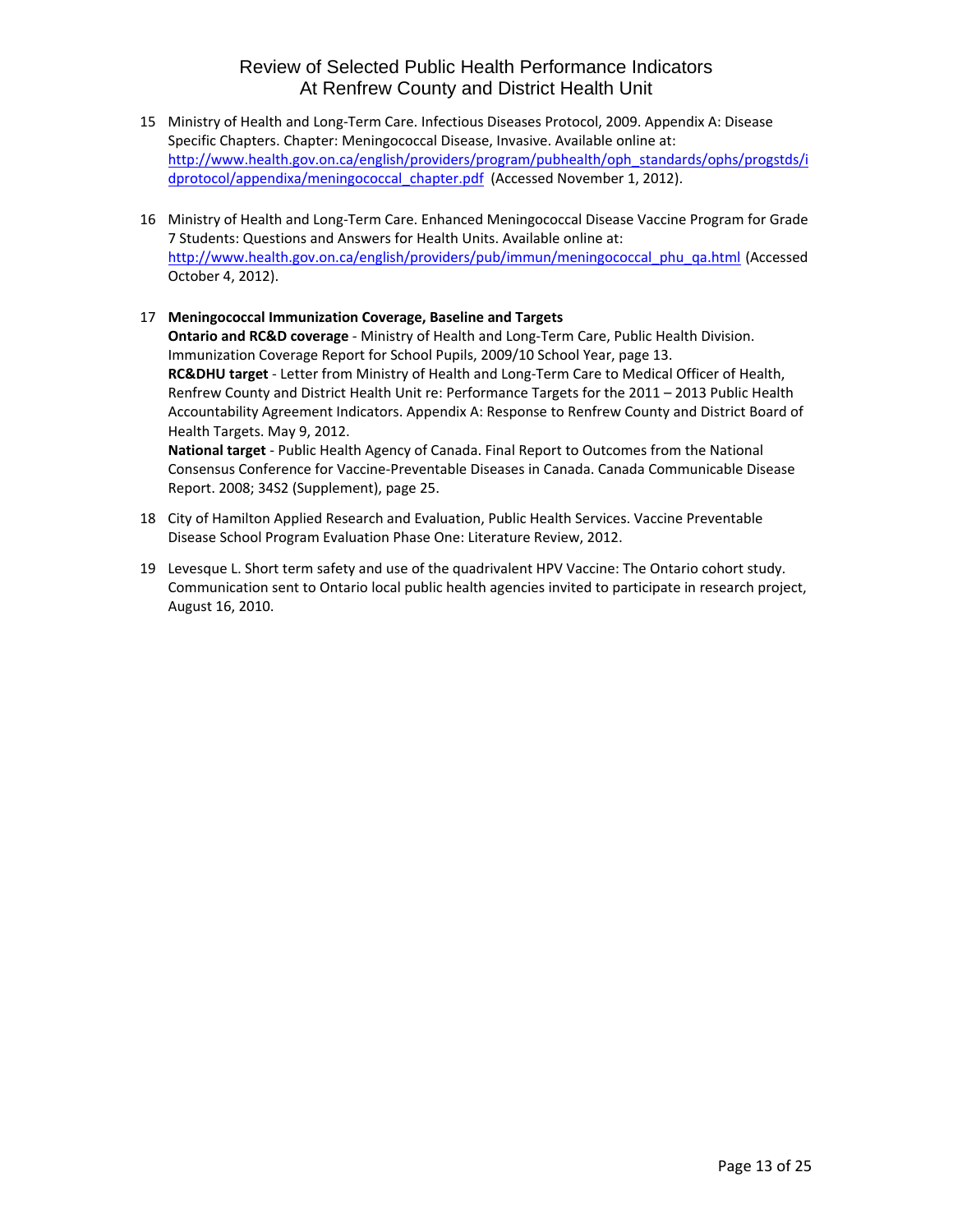# **Part 2: Health Promotion Indicators**

# *Percent of Youth Who Have Never Smoked*

# **Performance indicator: Percent of youth (ages 12 – 18) who reported they have never smoked a whole cigarette.**

Preventing youth from experimenting with smoking is important in preventing them from smoking as adults, and in preventing illness and death from smoking‐related diseases. Youth prevention initiatives are an integral part of the Smoke‐Free Ontario Strategy. This indicator aims to reflect efforts by public health to prevent youth from using tobacco as part of the *Chronic Disease Prevention* standard. 1, 2

In spite of recent gains in the reduction of tobacco use, over 1.6 million Ontarians (17%) still smoke. <sup>3</sup> Tobacco use is a cause of cardiovascular disease, a range of cancers, respiratory diseases, poor wound healing, cataracts, infertility, premature birth and sudden infant death. Tobacco use is the leading cause of preventable death and is often considered the leading public health problem in Ontario.<sup>4</sup>



### **Percent of Youth Who have Never Smoked a Whole Cigarette, Baseline and Target**

RC&D = Renfrew County and District Source: See reference 5

- In Renfrew County and District (RC&D), the percent of youth who have never smoked a whole cigarette at baseline was 83 percent. This is close to the Ontario median.
- The 2013 target for RC&D is an increase of two percent relative to the baseline.  $(83\% X .02 = 1.66$  rounded to 1.7.  $83\% + 1.7 = 84.7\%)$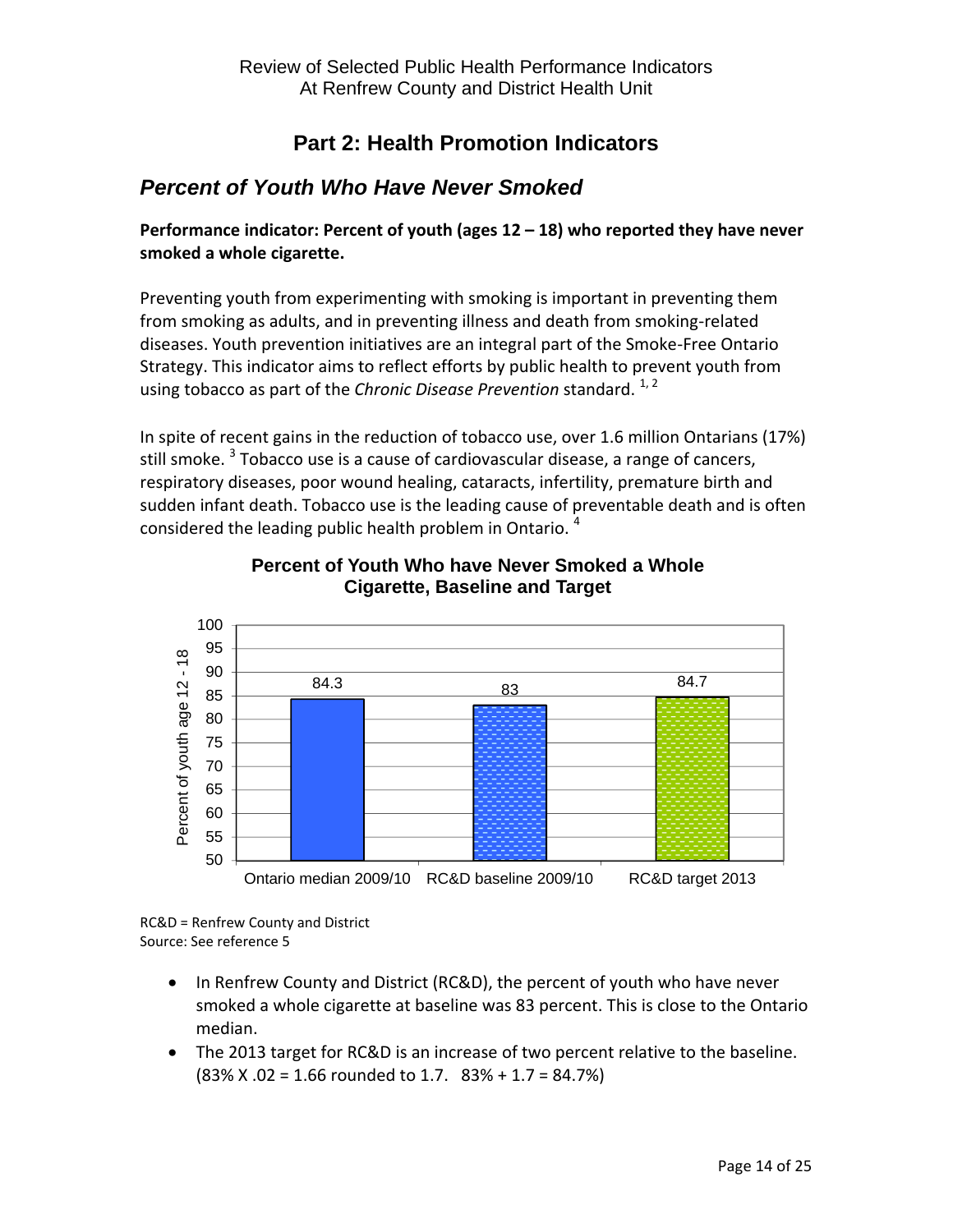• Smoking rates among people age 12 and over have been significantly higher in RC&D than in Ontario as a whole (25% vs. 19% were current smokers in  $2009/10$ <sup>6</sup>

# **Guidance on Improving Performance**

The *Comprehensive Tobacco Control Guidance Document* <sup>3</sup> is closely aligned with Ontario's Tobacco Control Strategy. This strategy involves a variety of organizations including local public health agencies working together to eliminate tobacco‐related illness and death.

Some elements of the prevention component of the Ontario Tobacco Strategy are:

- Increase awareness of the risks associated with tobacco use and the determinants of initiation
- Reduce tobacco industry marketing that targets children, youth and young adults
- Increase enforcement of laws that limit youth access to tobacco and prohibit smoking at school
- Increase taxation on cigarettes to the provincial average

In relation to youth smoking prevention, the *Guidance Document* emphasizes partnership and collaboration within health unit programs and with members of the school community, Tobacco Control Area Network members and provincial supports. Recommended activities include:

- Developing and promoting by-laws and policies (e.g. tobacco free zones around schools, tobacco‐free policies for school sports teams, smoke‐free patios, smoke free municipal events and festivals, use of zoning rules to control the location of tobacco vendors)
- Developing and facilitating youth‐led prevention activities and engaging youth in implementing school and community policies and programs
- Working with schools to reach youth and young adults with interventions that are likely to prevent first use and/or interrupt habitual use
- Reaching out to at‐risk youth and young adults (e.g. those living in families with low incomes, having difficulty at school, participating in risky behaviours, etc.) at the time when an intervention is most likely to have an impact

The *Tobacco Use Prevention Program Framework for Youth Engagement Staff of Public* Health Units<sup>7</sup> provides direction related to applying youth engagement principles to reach youth in educational and community settings.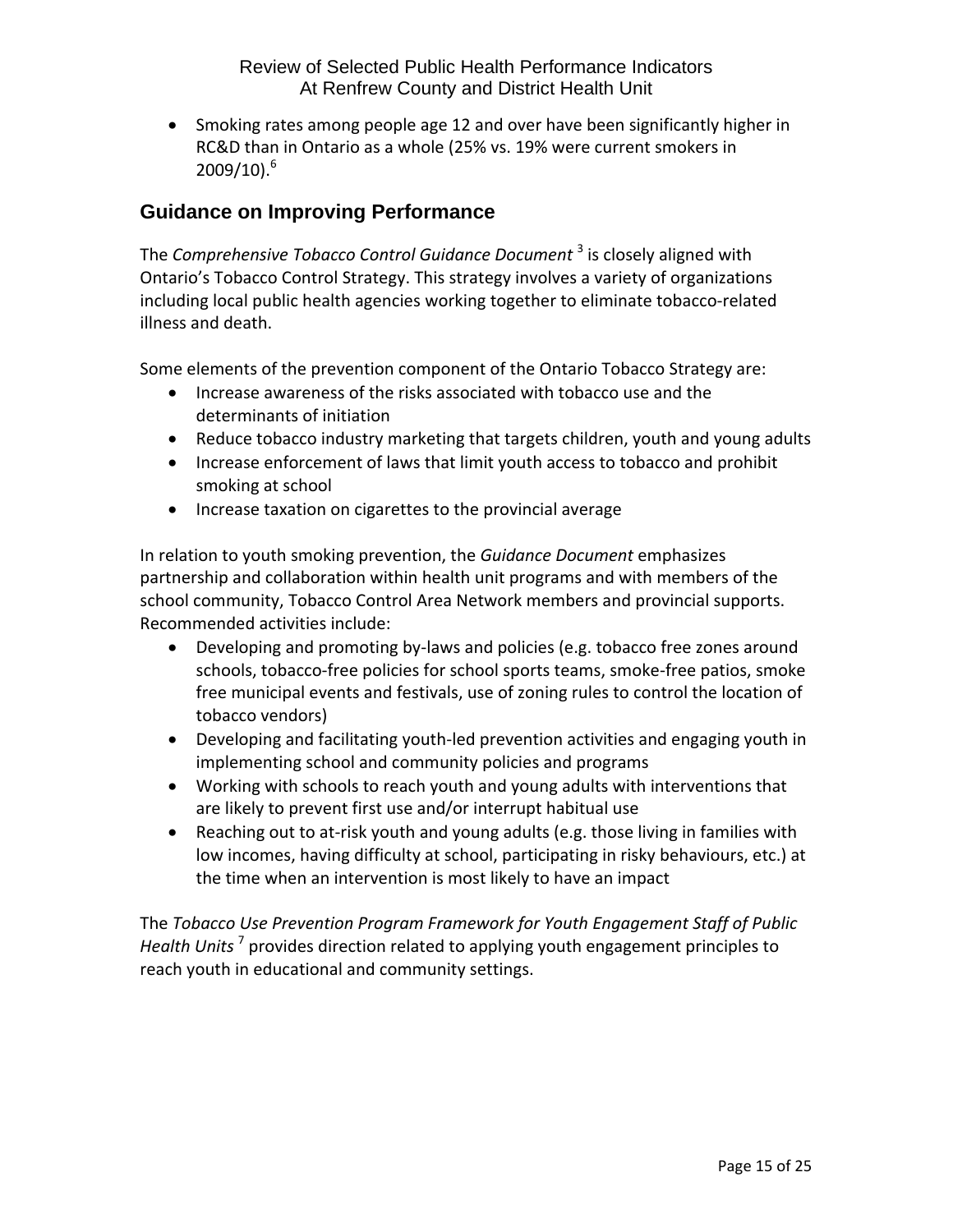# **Actions to Improve Performance**

Renfrew County and District Health Unit works with the East Region Tobacco Control Area Network (TCAN) and local community partners to plan and carry out comprehensive tobacco control programming. These include:

- Increasing the capacity of staff and community partners to implement tobacco use prevention, cessation and protection activities through training and professional development
- Raising awareness about tobacco issues
- Using a youth engagement approach to involve youth in addressing tobacco issues in schools and in the community
- Encouraging and supporting policy development to create tobacco‐free outdoor spaces
- Promoting smoking cessation supports and resources to influencers of youth including parents, teachers, coaches and peers
- Enforcing the Smoke‐Free Ontario Act

We are continuing to analyze how the above actions influence smoking initiation and discussing how to strengthen our work on preventing tobacco use among youth and young adults.

# **Notes**

Estimates of the percent of youth who have never smoked a whole cigarette are based on Statistics Canada's Canadian Community Health Survey. 2012 data from the survey will be monitored but the 2013 target will be assessed using combined 2012 and 2013 data. Combining two years of data provides a more reliable estimate.

Health units will be considered to have met targets if the confidence interval of the 2012/13 value includes the 2013 target.  $5$  A confidence interval is a range within which the parameter that you are estimating (e.g. percent of youth who have never smoked) is likely to actually fall.

# **References**

- 1 Ontario Ministry of Health and Long‐Term Care. Public Health Division and Health Promotion Division. Technical Document: Public Health Accountability Agreement Indicators 2011 – 2013. January 17, 2012 Version 3. page 33.
- 2 Ontario Ministry of Health and Long-Term Care. Ontario Public Health Standards, Chronic Disease Prevention
- 3 Ontario Ministry of Health Promotion. Standards, Programs and Community Development Branch. Comprehensive Tobacco Control Guidance Document. May 2010.
- 4 Association of Public Health Epidemiologists, Core Indicator 5A: Smoking Status, 2009
- 5 Letter from Ministry of Health and Long-Term Care to Medical Officer of Health, Renfrew County and District Health Unit re: Performance Targets for the 2011 – 2013 Public Health Accountability Agreement Indicators. Appendix A: Response to Renfrew County and District Board of Health Targets. May 9, 2012.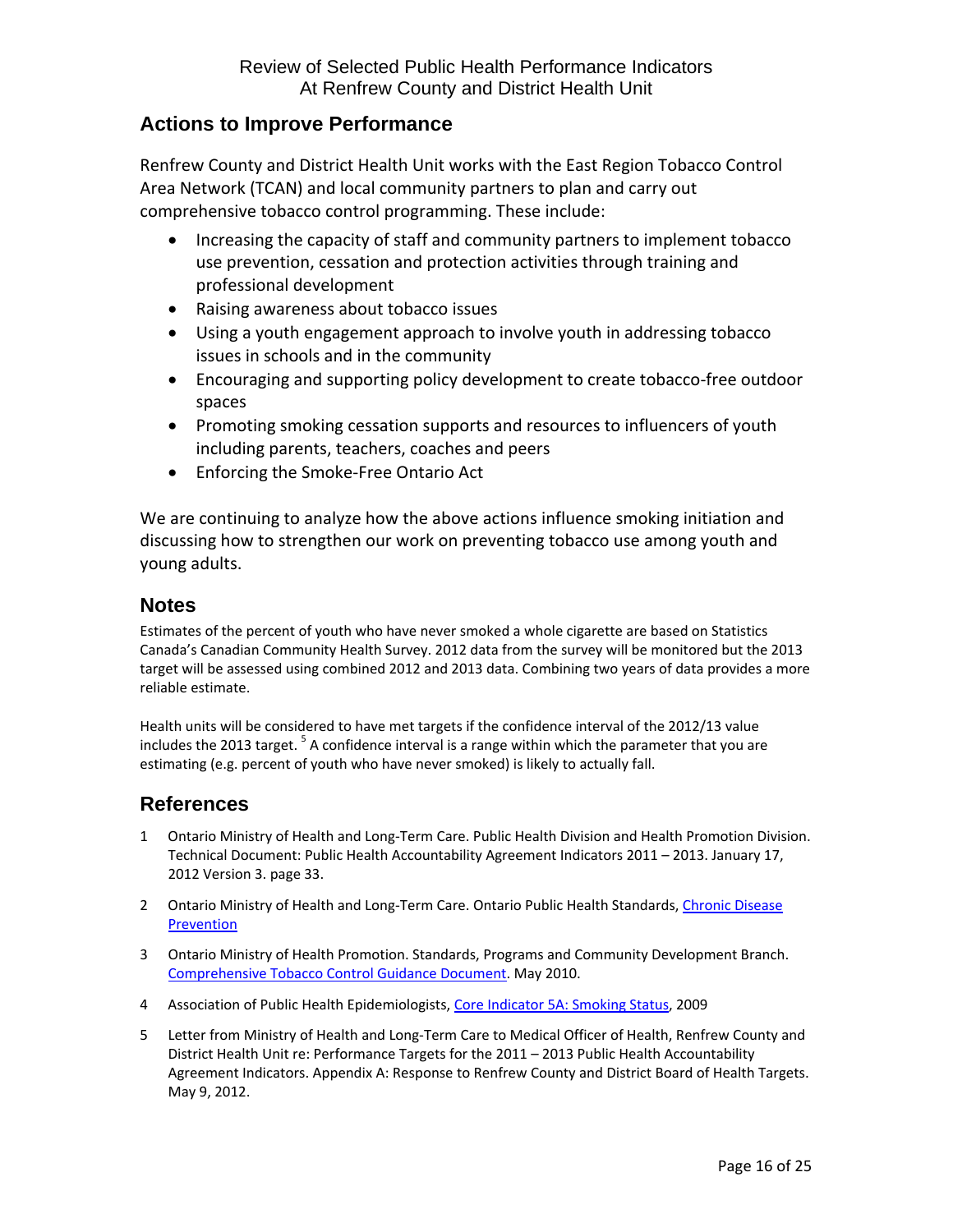- 6 Renfrew County and District Health Unit. Quick Health Statistics: Current Smokers in Renfrew County and District, 2011.
- 7 Ontario Ministry of Health and Long‐Term Care. Tobacco Use Prevention Program Framework for Youth Engagement Staff of Public Health Units. October, 2012.

# *Fall-related Emergency Department Visits in Older Adults*

**Performance indicator: Rate of injuries related to falls that result in visits to hospital emergency departments, in adults aged 65 and older (number of visits per 100,000 population).**

Most falls are predictable and preventable, yet fall‐related injuries are common among older adults. The *Prevention of Injury and Substance Misuse* standard <sup>1</sup> requires boards of health to work on increasing the capacity of the public and priority populations to prevent injuries including falls, and to influence the development of policies, programs and services to prevent injuries including falls. This indicator reflects public health efforts related to preventing falls.<sup>2</sup>

For Ontarians aged 65 and older, falls are the leading cause of injury‐related emergency department visits, hospitalizations, and in-hospital deaths. <sup>2</sup> The number of adults age 65 and over is projected to double between 2010 and 2036 so the impact of falls in this age group will increase. <sup>2</sup> Falls in this age group are a significant burden on the health care system, and can have a devastating effect on the independence and well‐being of seniors.



### **Fall-related Emergency Department Visit Rates Age 65+, Baseline and Target**

RC&D = Renfrew County and District Source: See reference 3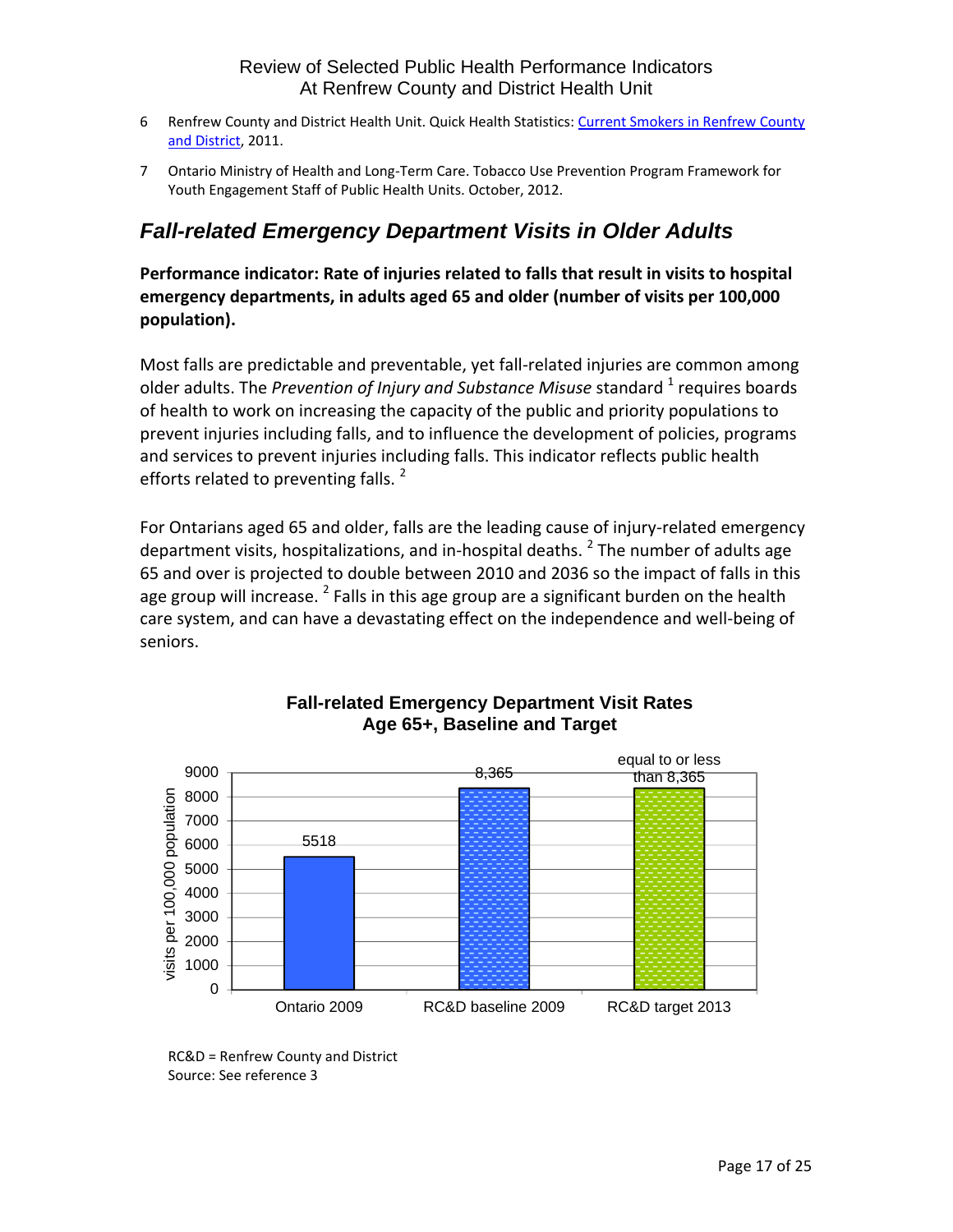- In Renfrew County and District (RC&D), the rate of emergency department visits for falls at baseline was 8,365 visits per 100,000 adults age 65 and over in the population. Of the 36 health units in Ontario, our baseline is the highest.
- The 2013 target for RC&D is to maintain or improve (decrease) the visit rate in relation to the baseline.



# **Fall-related Emergency Department Visit Rates Age 65+**

Source: IntelliHealth Ontario, Fall‐Related Emergency Visits 65+, Extracted Sept 26, 2012

• The above graph shows that emergency department visit rates for injuries caused by falls in RC&D has been consistently higher than in Ontario as a whole over the time period shown. The visit rate in RC&D improved slightly in 2010 in relation to the 2009 baseline, but in 2011 increased to 8,709 visits per 100,000 adults age 65 and over.

*Unintentional Injuries in Renfrew County and District* <sup>4</sup> identified that emergency department visit rates for all unintentional injuries combined are consistently higher here than in Ontario as a whole for all age groups and both sexes. The Champlain LHIN has identified that Renfrew County's emergency department visit rates for all causes in 2010/11 were up to three times the rates seen in the Ottawa region.  $5$ 

Higher emergency department visit rates in RCD are possibly related to lack of alternatives to emergency care:

- Limited availability of walk‐in clinic hours
- In 2009/10, 16 percent of the population reported being without a regular medical doctor compared to 9 percent in Ontario as a whole. However, in 2003 and 2007 we had a higher proportion reporting that they had a regular medical

RC&D = Renfrew County and District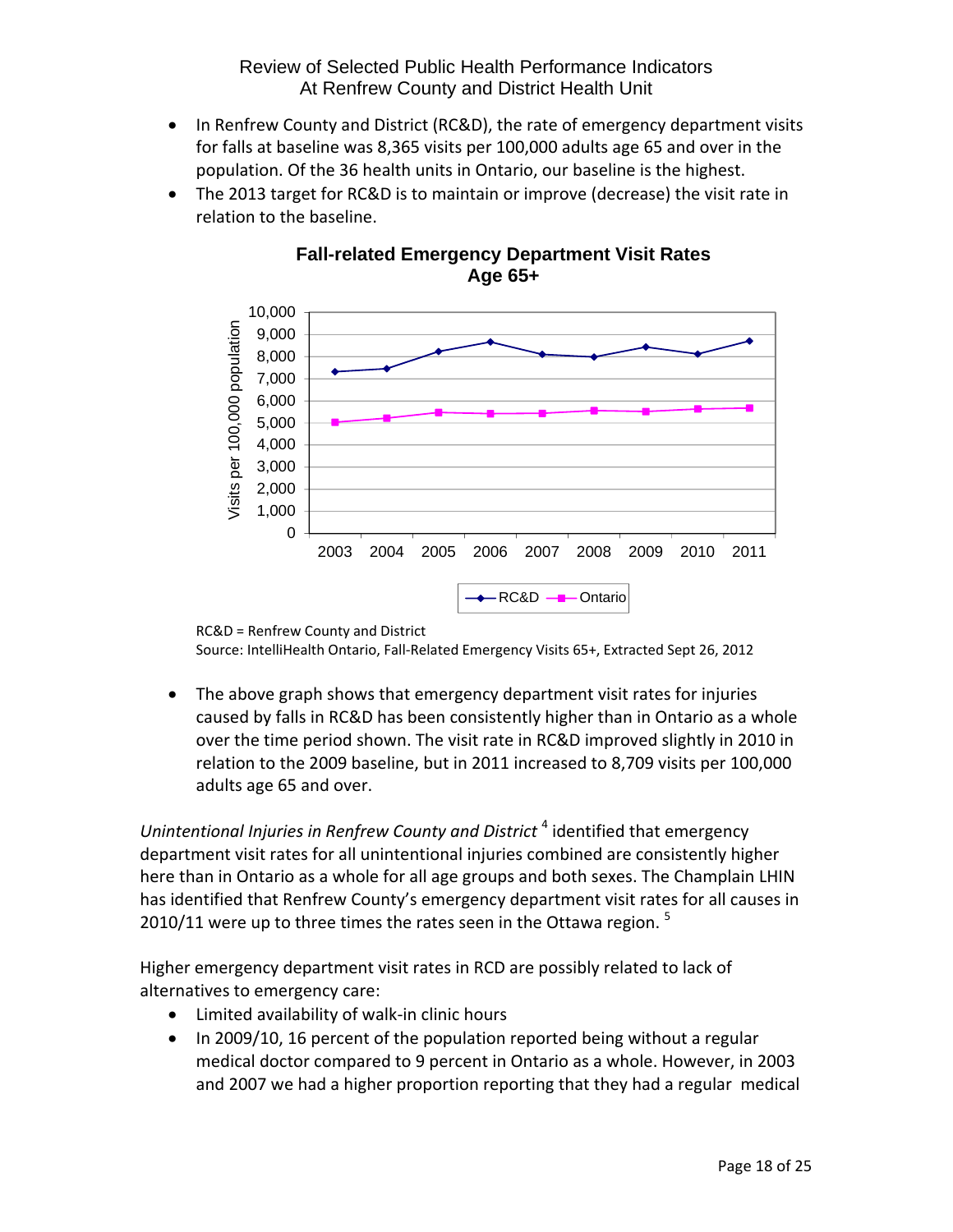doctor compared to Ontario as a whole, and differences were small in 2005, 2008 and  $2011.<sup>6</sup>$ 

# **Guidance on Improving Performance**

The *Prevention of Injury Guidance Document* <sup>7</sup> presents falls in older adults as a multi‐ faceted issue which requires the coordinated efforts of local, provincial and national partners to address successfully.

- Efforts should incorporate the understanding that falls are not an inevitable result of aging. Different approaches should be used with seniors at low risk, medium risk and high risk of falling.
- All health professionals that have contact with older adults have a role to play. They each need training in falls prevention, appropriate tools (e.g. risk assessment procedures and referral protocols), and available time to spend on falls prevention work.
- Older adults need to understand what to do to prevent falls, and they need the motivation and/or support to undertake falls prevention measures.
- Older adults need to live in a safe environment and have enough money to pay for assistive devices and home renovations when needed.
- The built environment in communities needs to be "age-friendly" including accessible exercise programs (no to low cost) and practical transportation options.
- Community partnerships addressing falls prevention should keep the needs and wishes of older adults at the forefront when making decisions, which means that older adults should be involved in all stages of planning, implementing and evaluating falls prevention initiatives.

Several falls prevention programs that can be implemented in communities are available.  $^7$  However, there seems to be conflicting evidence about the most effective approaches:

- The *Prevention of Injury Guidance Document* promotes multi‐factorial, comprehensive approaches over single‐factor interventions.
- A meta‐analysis of randomized control studies assessing effectiveness of fall prevention interventions among community‐dwelling older people at risk to fall showed that both exercise and multi‐factorial interventions were appropriate in reducing recurrent falls, although exercise programs were more than five times more effective. <sup>8</sup> A similar review concluded that multi-factorial interventions have been shown in some studies to be effective, but have been ineffective in others. These are complex interventions, and their effectiveness may be dependent on factors yet to be determined. <sup>9</sup>

The Ministry of Health and Long‐Term Care encourages health units to collaborate with their Local Health Integration Network (LHIN) and other community partners to set consistent targets and share resources.<sup>3</sup>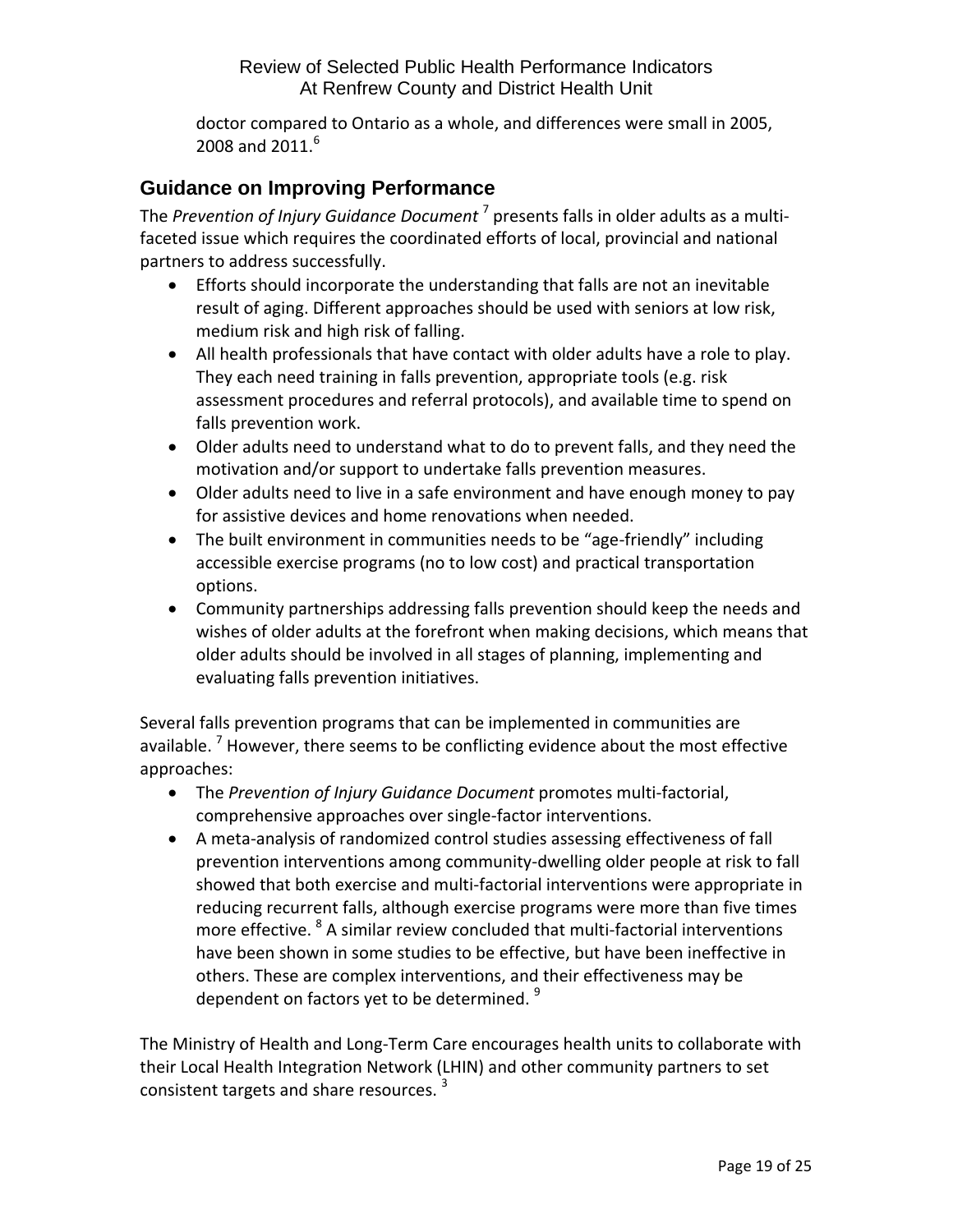# **Actions to Improve Performance**

Renfrew County and District Health Unit chairs a community coalition ‐ the Aging Safe, Healthy and Strong Committee (formerly the Renfrew County Injury Prevention Committee for Older Adults). Through this group, many local agencies collaborate on strategies to reduce falls and promote safe and healthy living among older adults.

Recently this group has been working on updating and developing communication materials on the prevention of falls, and strengthening relationships with service providers to facilitate the dissemination of this material. Available materials are:

- Home Safety Checklist
- Medications and Falls rack card
- Am I at Risk for a Fall? rack card
- Falls prevention display

A communication campaign including media releases, newspaper ads, displays at community events and presentations was carried out in 2012. Work has begun on how to address hazards for falls in the built environment.

We are planning further fall prevention activities and hope to work with our community partners to implement a multi‐faceted fall prevention program for independent older adults at risk of falling. We are also working to better understand why rates of emergency visits for falls are so much higher here than in Ontario as a whole.

# **Notes**

The 2009 baseline was calculated using interim ambulatory care data. The final data indicate that the baseline is actually 8,437 visits per 100,000 adults age 65+. The actual number of visits in 2009 was 1,482, in a population of 17,566 seniors.

# **References**

1 Ontario Ministry of Health and Long‐Term Care. Ontario Public Health Standards, Prevention of Injury and Substance Misuse

2 Ontario Ministry of Health and Long‐Term Care. Public Health Division and Health Promotion Division. Technical Document: Public Health Accountability Agreement Indicators 2011 – 2013. January 17, 2012 Version 3.

3 **RC&D baseline and target** ‐ Letter from Ministry of Health and Long‐Term Care to Medical Officer of Health, Renfrew County and District Health Unit re: Performance Targets for the 2011 – 2013 Public Health Accountability Agreement Indicators. Appendix A: Response to Renfrew County and District Board of Health Targets. May 9, 2012. **Ontario rate** ‐ intelliHealth Ontario, Pre‐defined report "Fall‐Related Emergency Visits 65+", extracted September 12, 2012.

4 Renfrew County and District Health Unit. Unintentional Injuries in Renfrew County and District. Community Health Status Report #16, 2009.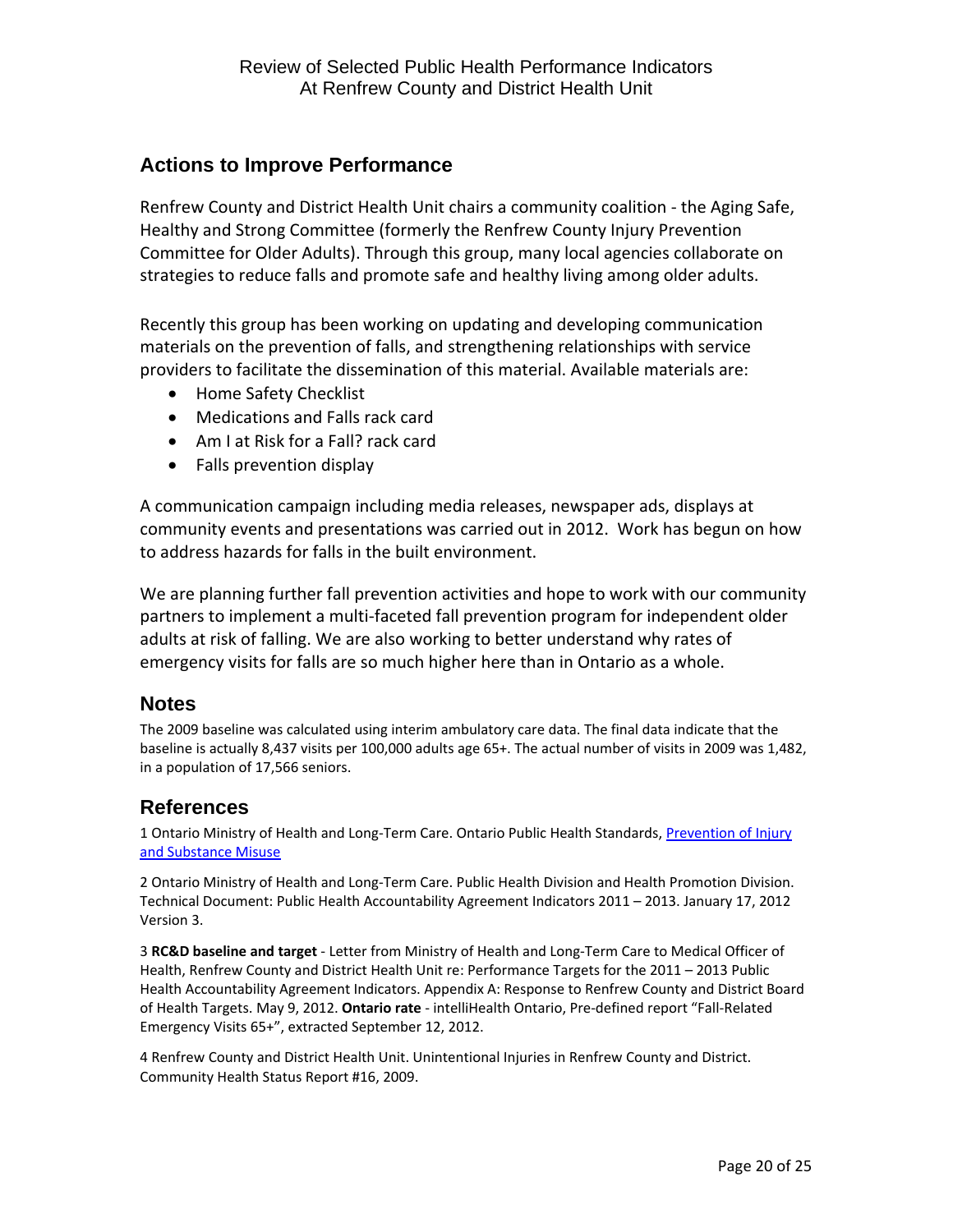5 Schnarch B. Champlain Local Health Integration Network. Profile of the people of Renfrew County and the hospitals that serve them. Presented to Pembroke Regional Hospital Board of Directors October 28, 2011. Unpublished.

6 Statistics Canada. Canadian Community Health Survey. CANSIM table 105‐0501.

7 Ontario Ministry of Health Promotion. Standards, Programs and Community Development Branch. Prevention of Injury Guidance Document, May 2010.

8 Petridou E, Manti E, Ntinapogias A, Negri E, Szczerbińska, K. What What Works Better for Community‐ Dwelling Older People at Risk to Fall? A Meta‐Analysis of Multifactorial Versus Physical Exercise‐Alone Interventions. *Journal of Aging and Health* 2009;21(5):713‐729.

9 Gillespie LD, Robertson MC, Gillespie WJ, Lamb SE, Gates S, Cumming RG, Rowe BH. Interventions for preventing falls in older people living in the community (Review). Cochrane Review 2009, Issue 4.

# *Percent of Population that Exceeds the Low Risk Drinking Guidelines*

**Performance indicator: Percent of the population (age 19 and over) who reported consuming alcohol at levels that exceed Canada's Low‐Risk Alcohol Drinking Guidelines (Guidelines 1 and 2).**

Alcohol misuse is associated with many chronic diseases and conditions and its consequences are a significant burden on the health care system. Canada's Low‐Risk Alcohol Drinking Guidelines were introduced in 2011 to encourage Canadians to moderate their alcohol consumption and reduce immediate and long‐term alcohol‐ related harm.

The *Chronic Disease Prevention* <sup>1</sup> and *Prevention of Injury and Substance Misuse* <sup>2</sup> standards require boards of health to increase public awareness of the importance of reduced alcohol use and the risk, protective, and resiliency factors associated with substance misuse, and; increase the public's capacity to prevent substance misuse and associated harms. This indicator reflects public health efforts to influence the awareness and behaviour of people who consume alcohol.  $3<sup>3</sup>$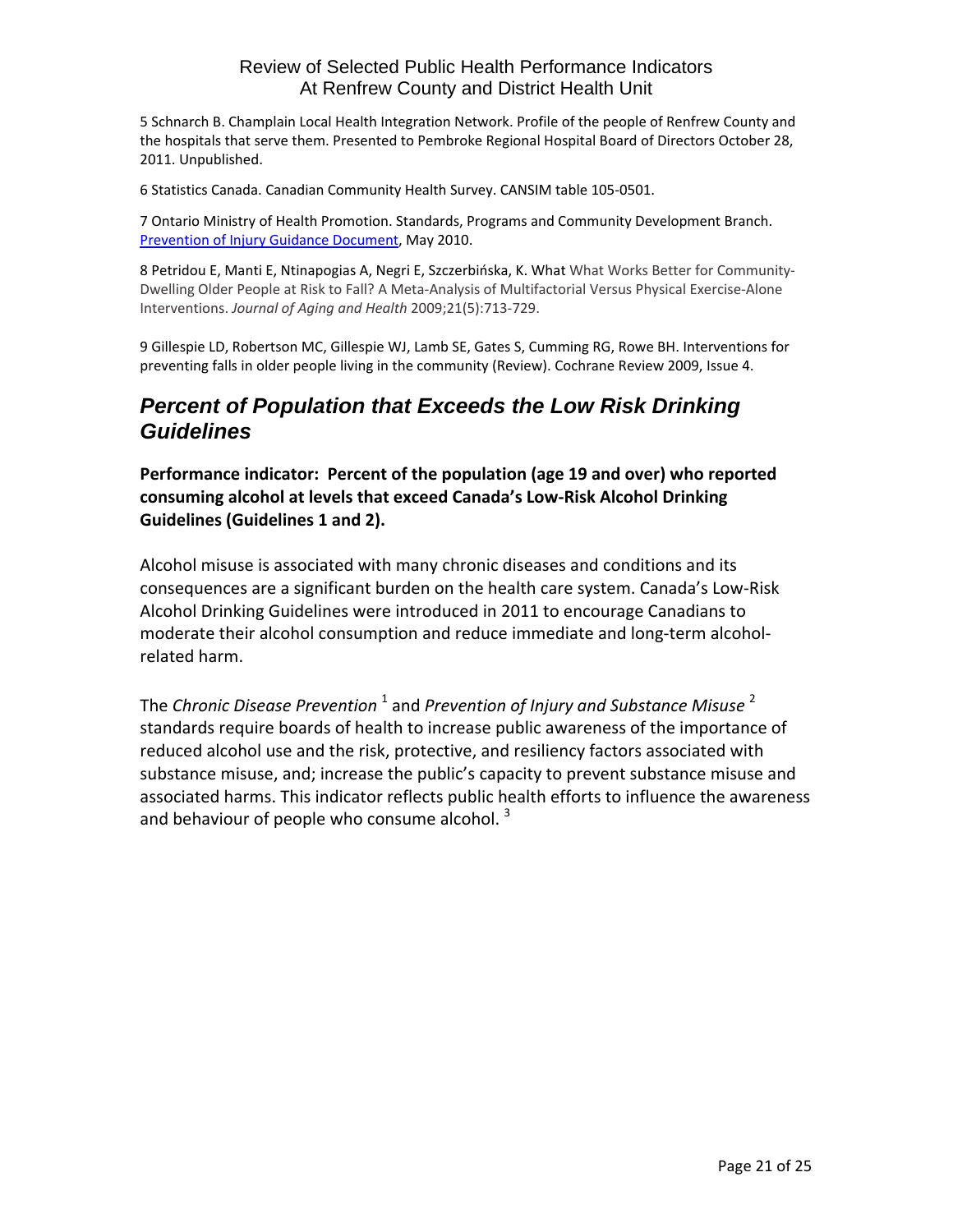

**Percent of Adults Who Reported Consuming Alcohol at Levels Exceeding Low-Risk Alcohol Drinking Guidelines Baseline and Target**

RC&D = Renfrew County and District Source: See reference 4

- The percent of adults in Renfrew County and District (RC&D) who reported consuming alcohol at levels exceeding the Low‐Risk Alcohol Drinking Guidelines at baseline was 36.5 percent. Of the 36 health units in Ontario, our baseline is the highest.
- The 2013 target for RC&D is a decrease of four percent relative to the baseline.  $(36.5\% \times .04 = 1.46$  rounded to 1.5. 36.5% - 1.5 = 35%.)
- Heavy drinking (five or more drinks on one occasion at least once a month during the past 12 months) is another measure of excess alcohol consumption. The proportion of the population that participated in heavy drinking episodes was significantly higher in RC&D than in Ontario as a whole in 2009/10 (20.3% vs. 16%). Differences between RC&D and the province were not statistically significant in 2007/8, 2005 and 2003. Heavy drinking is more prevalent among males than females. In RC&D 32% of males and 9% of females reported heavy drinking episodes in 2009/10.<sup>5</sup>

# **Guidance on Improving Performance**

It is well known that comprehensive approaches are required to address substance misuse. The *Prevention of Substance Misuse Guidance Document* 6 emphasizes that local health units and community partners should advocate for the continuation and strengthening of laws and policies that create a culture of moderation in relation to alcohol use. These include:

- Taxation/price increases
- Increase in minimum drinking age
- Zero tolerance for drinking and driving
- Requirements for/enforcement of responsible beverage service programs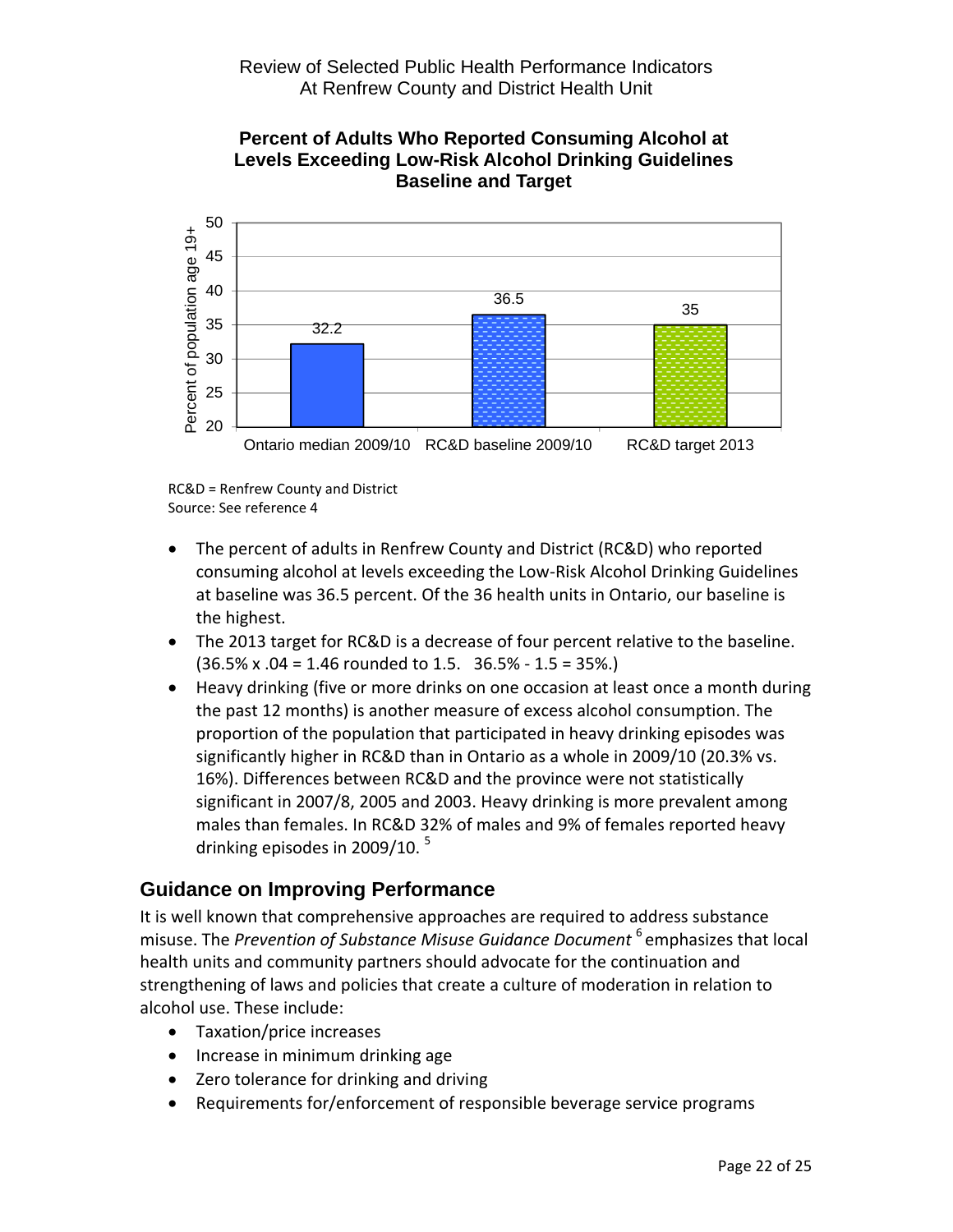• A social responsibility frame of reference for the operation and governance of liquor control boards (social responsibility refers to balancing the need to make a profit with the need to support the well‐being of society)

Recommended programs that can be implemented locally are municipal alcohol policies, safer bars programs, workplace alcohol policies and brief interventions by health professionals. Local health units can facilitate and support these initiatives.

A theme in the *Guidance Document* is the identification of youth age 12 to 24 as a priority population, and high‐risk vulnerable youth as a priority population requiring specific attention. Efforts should focus on influencing underlying causes of alcohol misuse by supporting youth to develop emotional well‐being and resiliency. School, community, parenting and treatment programs can help youth develop competencies such as self‐confidence, meaningful connections with people in the community, moral commitment, and caring and compassion. These are protective factors that decrease the risk of substance misuse.

# **Actions to Improve Performance**

Recent activities include:

- Increasing capacity of partners to address alcohol misuse through sharing information and providing presentations and a display about the Low Risk Alcohol Drinking Guidelines
- Using a youth engagement approach to build resiliency among youth
- Supporting Ontario Students Against Impaired Driving (OSAID) groups and safer grad events
- With community partners, providing interactive educational events in high schools and community college to increase awareness of risks related to substance use and driving
- Encouraging and supporting safer bars practices
- Encouraging and supporting the development of workplace alcohol policies
- Participating in the Renfrew County Substance Abuse Coalition

In 2013 we are developing plans to increase focus on this health issue.

### **Notes**

Estimates of the percent of adults consuming alcohol at levels exceeding the Low Risk Alcohol Drinking Guidelines are based on Statistics Canada's Canadian Community Health Survey. 2012 data from the survey will be monitored but the 2013 target will be assessed using combined 2012 and 2013 data. Combining two years of data provides a more reliable estimate.<sup>3</sup>

Health units will be considered to have met targets if the confidence interval of the 2013 value includes the 2013 target.  $^4$  A confidence interval is a range within which the parameter that is being estimated (e.g. percent of adults consuming alcohol at levels above current guidelines) is likely to actually fall.